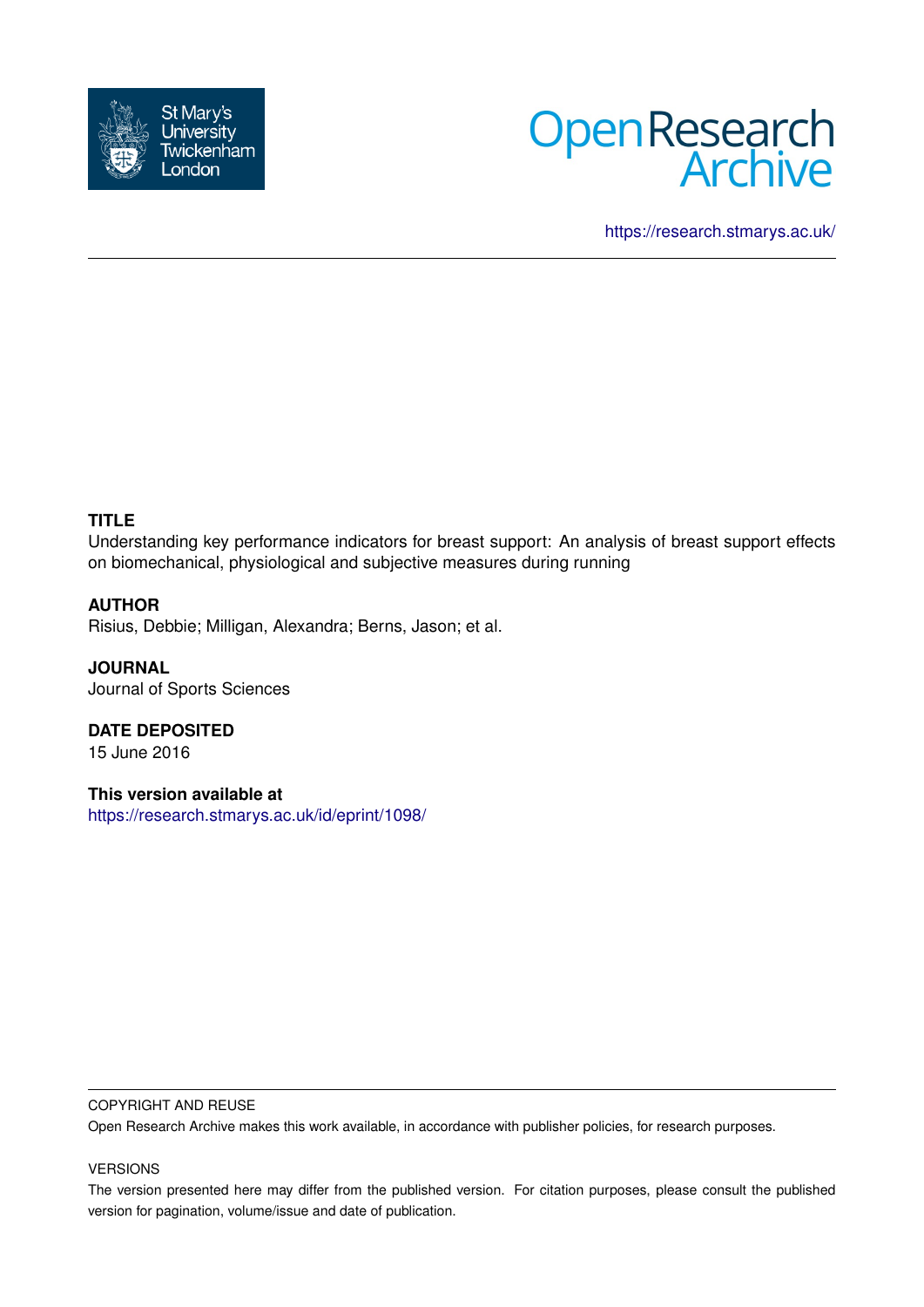**Title:** Understanding key performance indicators for breast support: An analysis of breast support effects on biomechanical, physiological and subjective measures during running.

Authors: Debbie Risius<sup>1</sup>, Alex Milligan<sup>1</sup>, Jason Berns<sup>2</sup>, Nicola Brown<sup>3</sup> and Joanna Scurr<sup>1</sup> <sup>1</sup>Department of Sport and Exercise Science, University of Portsmouth, Spinnaker Building, Cambridge Road, Portsmouth, PO1 2ER. UK.

Phone: 0044 2392 848484. Emails: [Debbie.risius@gmail.com;](mailto:Debbie.risius@gmail.com) [Alex.milligan@port.ac.uk;](mailto:Alex.milligan@port.ac.uk) Joanna.scurr@port.ac.uk

<sup>2</sup>Ralph Lauren, New York City, NY, USA.

Phone: 00 1 443 257 6902. Email: [jasonberns75@gmail.com](mailto:jasonberns75@gmail.com)

<sup>3</sup> School of Sport, Health and Applied Science, St Mary's University, Waldegrave Road,

Twickenham, TW1 4SX, UK

Phone: 0044 2082 402321 Email: nicola.brown@stmarys.ac.uk

**Corresponding author:** Professor Joanna Scurr, Department of Sport and Exercise Science,

Spinnaker Building, Cambridge Road, Portsmouth, PO1 2ER. UK.

Telephone: 0044 2392 84 5161

Fax: 0044 2392 84 3260

Email: [Joanna.scurr@port.ac.uk](mailto:Joanna.scurr@port.ac.uk)

**Affiliation** where research was conducted: University of Portsmouth, UK

**Acknowledgements:** This research was supported by Under Armour Inc.

**Disclosure statement:** No author has a financial interest or benefits arising out of this research.

**Word count:** 3613

**Running title:** The effect of breast support during running

**Key Words:** kinematics, nipple, electromyography, running economy, mechanics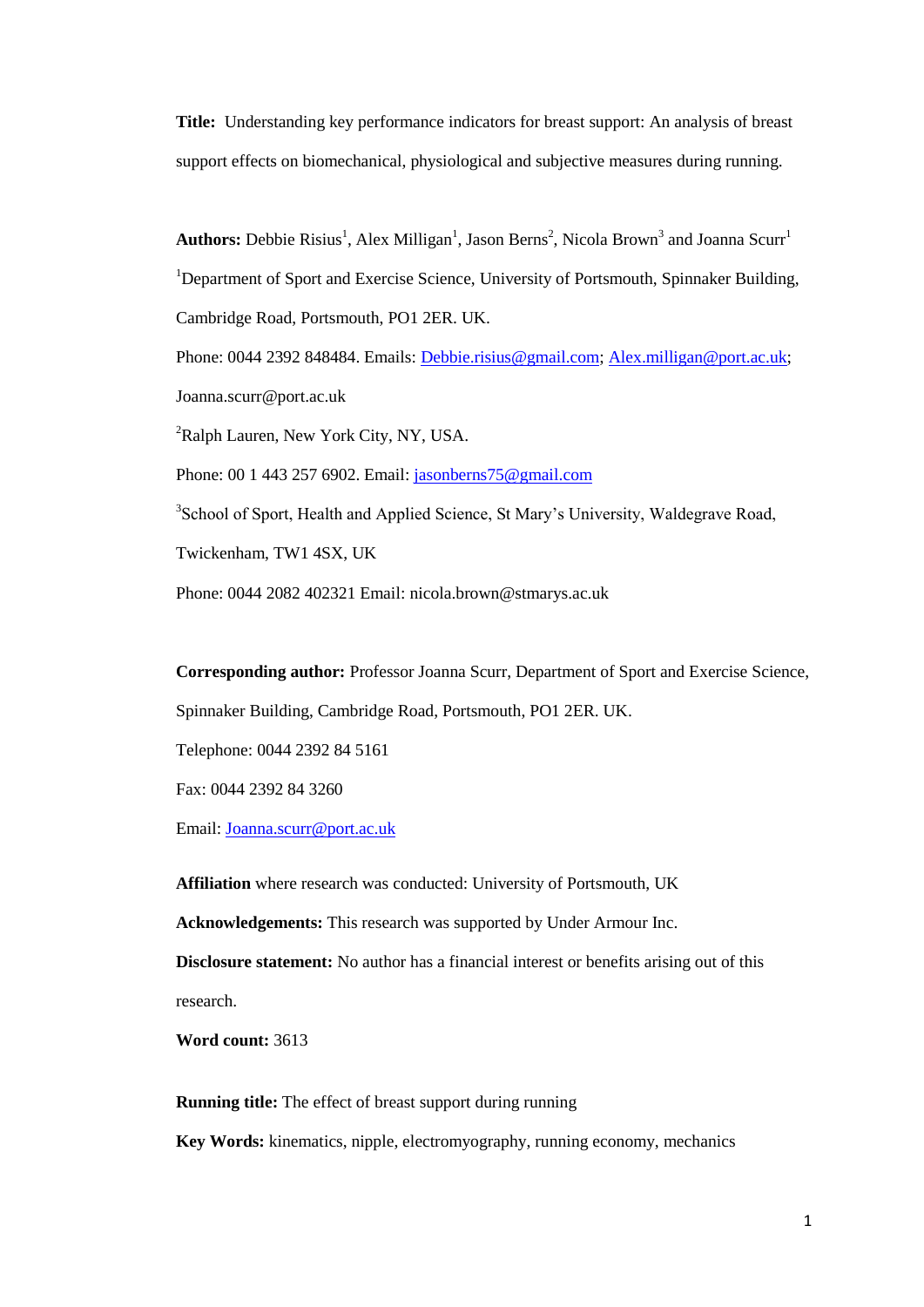#### **Abstract**

To assess the effectiveness of breast support previous studies monitored breast kinematics and kinetics, subjective feedback, muscle activity (EMG), ground reaction forces (GRFs), and physiological measures in isolation. Comparing these variables within one study will establish the key performance variables that distinguish between breast supports during activities such as running. This study investigates the effects of changes in breast support on biomechanical, physiological and subjective measures during running. Ten females (34D) ran for 10 min in high and low breast supports, and for 2 min bare breasted  $(2.8 \text{ m} \cdot \text{s}^{-1})$ . Breast and body kinematics, EMG, expired air, and heart rate were recorded. GRFs were recorded during 10 m overground runs  $(2.8 \text{ m} \cdot \text{s}^{-1})$  and subjective feedback obtained after each condition. Of the 62 variables measured, 22 kinematic and subjective variables were influenced by changes in breast support. Willingness to exercise, time lag, and superioinferior breast velocity were most affected. GRFs, EMG and physiological variables were unaffected by breast support changes during running. Breast displacement reduction, although previously advocated, was not the most sensitive variable to breast support changes during running. Instead breast support products should be assessed using a battery of performance indicators, including the key kinematic and subjective variables identified here.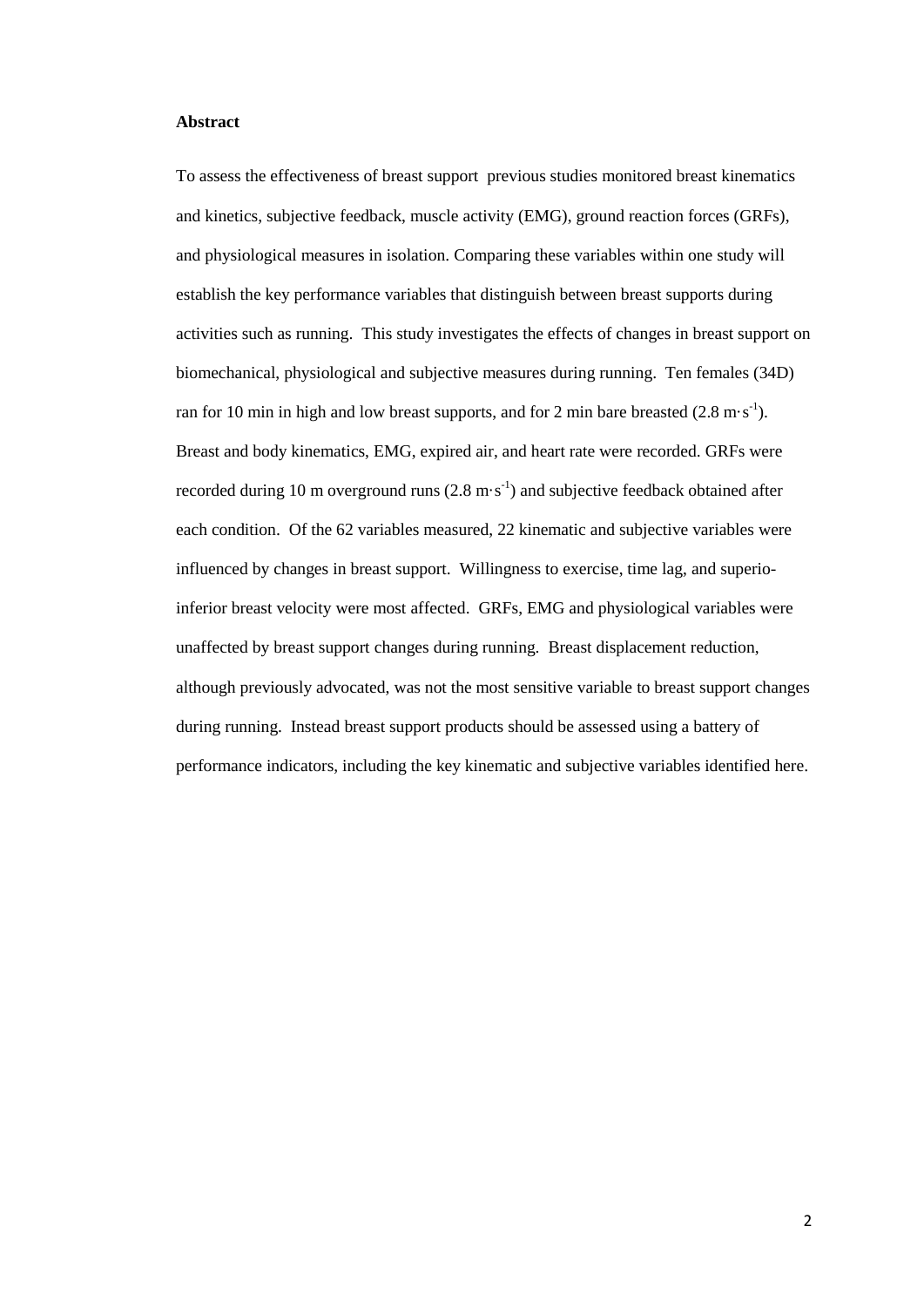#### **Introduction**

Due to the weak intrinsic support in the breast, physical activity such as running causes independent breast movement. This breast movement can result in a number of negative consequences including breast pain (Gehlsen & Albohm, 1980), embarrassment (Burnett, White & Scurr, 2014), changes in ground reaction forces (GRFs) (White, Scurr & Smith, 2009), changes in breathing mechanics (White, Lunt & Scurr, 2011), and altered running technique (White, Mills & Scurr, 2012). Due to these negative consequences, previous research has recommended the use of external breast support. External breast support, such as sports bras, has been reported to reduce breast pain (Brown, White, Brasher & Scurr, 2013), reduce embarrassment (McGhee & Steele, 2010), and alter performance variables (Shivitz, 2002; White, Mills & Scurr, 2012) during running. Despite these recommendations, recent research has shown that only 32% of UK adult females always wore a sports bra during physical activity (Brown, Burnett & Scurr, 2015).

With the majority of UK women not engaging in sports bra use during physical activity, understanding factors that are influenced by changes in breast support will not only determine the impact of such choices, but will also establish the key performance variables affected by such garments. Whilst individual studies may have considered a variety of variables influenced by changes in breast support, these have generally been investigated in isolation. We have yet to understand the key performance variables that distinguish between levels of breast support during activities such as running and as yet, there is no industry standard to determine the performance of breast support garments Such an investigation would need to use breast support conditions that are known to differ. Previous literature has reported substantial differences in breast biomechanics and breast comfort during running in no bra, everyday bras and sports bras (Mills, Loveridge, Milligan, Risius & Scurr, 2014).

To determine the key performance variables that distinguish between changes in breast support, we then need to consider all potential variables that may be influenced within a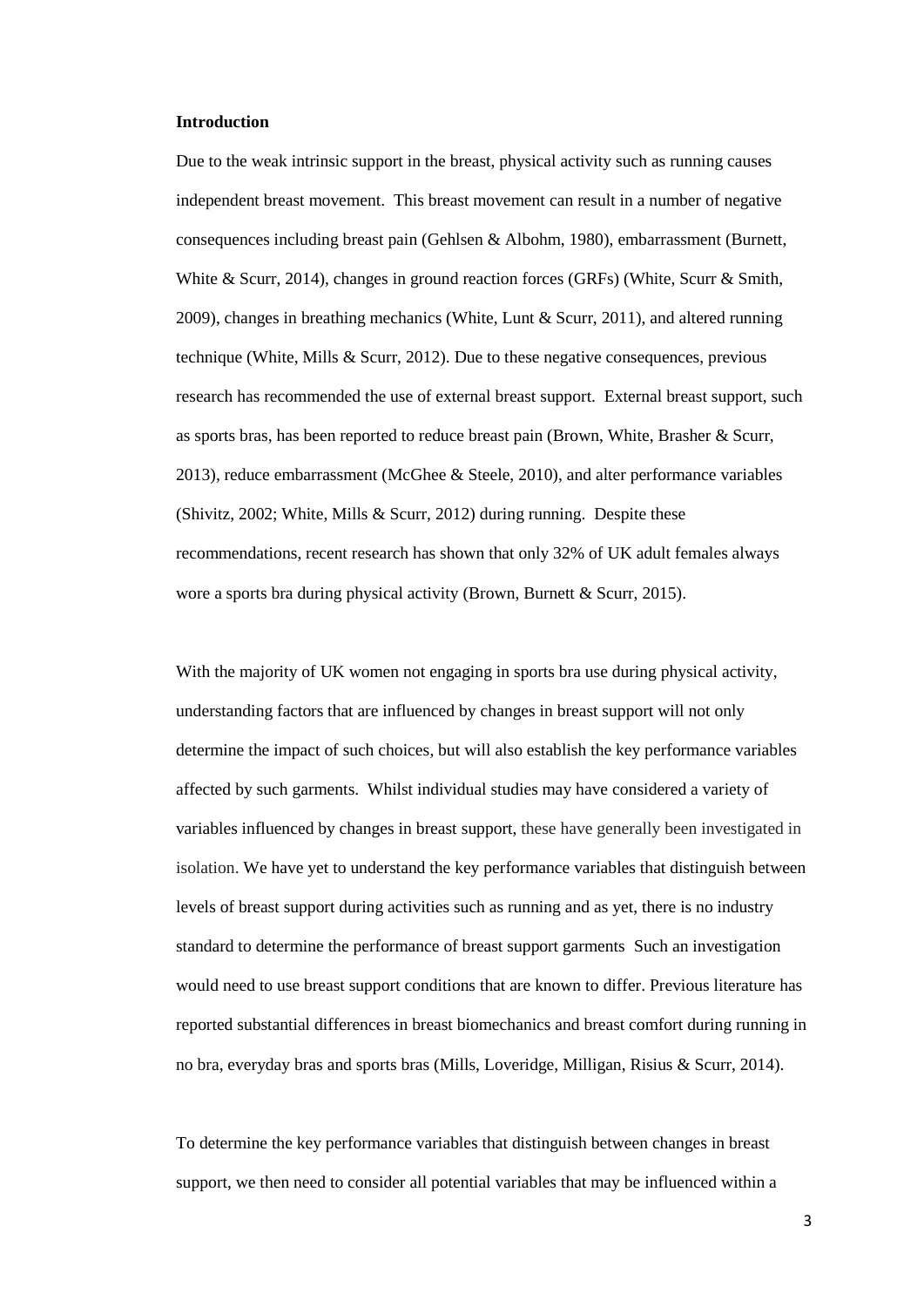single cohort. There are a number of potential dependent variables that may be influenced by changes in breast support that have been investigated previously. Typically, sports bra performance has been investigated through reductions in breast pain, breast displacement, velocity and acceleration (Mason, Page & Fallon, 1999; McGhee, Steele & Zealey, 2010; Scurr, White & Hedger, 2009; Scurr, White & Hedger 2010; Scurr, White & Hedger, 2011). Breast position within a bra (breast compression and elevation) has also been linked to breast discomfort during exercise (McGhee & Steele, 2010). Limiting force through the breast, calculated using estimated breast mass and acceleration data, has also been reported as an important aspect of sports bra design (McGhee, Steele, Zealey & Takacs, 2013). Similarly, greater breast momentum has been previously related to increased breast pain (Gehlsen & Albohm, 1980). Bra-breast stiffness reflects the interaction between breast acceleration and displacement, and was shown to be influenced by the level of breast support (Shivitz, 2002). Finally, Scurr, White and Hedger (2009) reported a time lag in peak vertical trunk and nipple displacement, which reduced as breast support increased, suggesting that this may also be an important variable to investigate.

When investigating key breast support performance variables, additional to these breast kinematic measures, other variables may be affected by changes in breast support. Adaptations in running mechanics have been reported; changes in stride frequency and length (Eden, Valiant & Himmelsbach, 1992; Shivitz, 2002), running speed (Mason, Page & Fallon, 1999) and vertical trunk movement (Boschma, Smith & Lawson, 1996). Additionally, Shivitz (2002) and White, Scurr and Smith (2009) found changes in ground reaction forces (GRFs) with increasing breast support. With many variables influencing running performance, it is yet to be established whether these gait parameters are a key performance variable, influenced by changes in breast support.

If changes in breast support cause changes in running mechanics, muscle activity may also be affected. Scurr, Bridgman and Hedger (2010) and Milligan, Mills and Scurr (2014)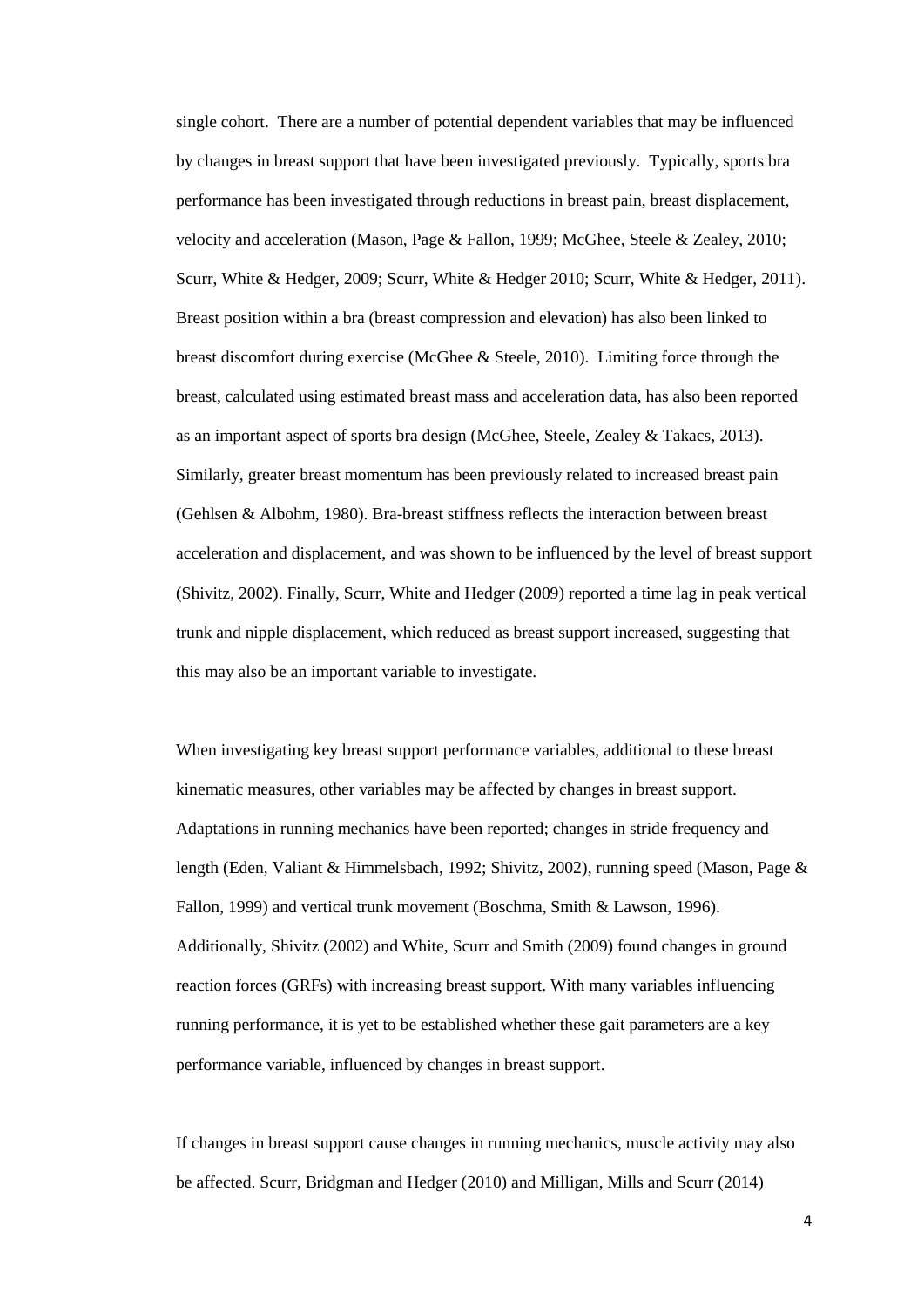investigated the influence of breast support on upper body muscle activity in using electromyography (EMG) during running. Both studies found reduced pectoralis major activity as breast support increased, suggesting that EMG analysis may also be an important variable in breast support assessment.

The effect of breast support on physiological function during activities such as running has received little attention, despite the potential for appropriate breast support to increase running economy due to reduced upper body muscle activity and changes in mechanics. White, Lunt and Scurr (2011) found reduced breathing frequency in bare breasted running compared to running in bras, concluding that changes in breast support may affect cardiovascular and physiological function. Additionally, Bowles, Steele and Chaunchaiyakul (2005) investigated whether bra style influenced breathing function, but found no effect during running. The rate of oxygen consumption has frequently been used as a measure of running economy and it is acknowledged that changes which allow runners to use less oxygen are advantageous (Williams & Cavanagh, 1987) and warrant further investigation related to changes in breast support.

Finally, as well as the variables detailed above, literature suggests that appropriate breast support should increase willingness to exercise (Haake, Milligan & Scurr, 2012; McGhee & Steele, 2010; McGhee, Steele & Munro, 2010; Scurr, White & Hedger, 2011; Scurr, White, Milligan, Risius & Hedger, 2011; Shivitz, 2002; Verscheure, Arate & Hreljac, 2000; White, Scurr & Smith, 2009) and reduce embarrassment (McGhee & Steele, 2010; Scurr, White & Hedger, 2011; White, Lunt & Scurr, 2011; White, Scurr & Smith, 2009). These subjective variables should be incorporated into breast support assessment alongside numeric analogue scales which have been routinely used to assess breast comfort, perceived breast support and bra fit (Mason, Page & Fallon, 1999; McGhee & Steele, 2010).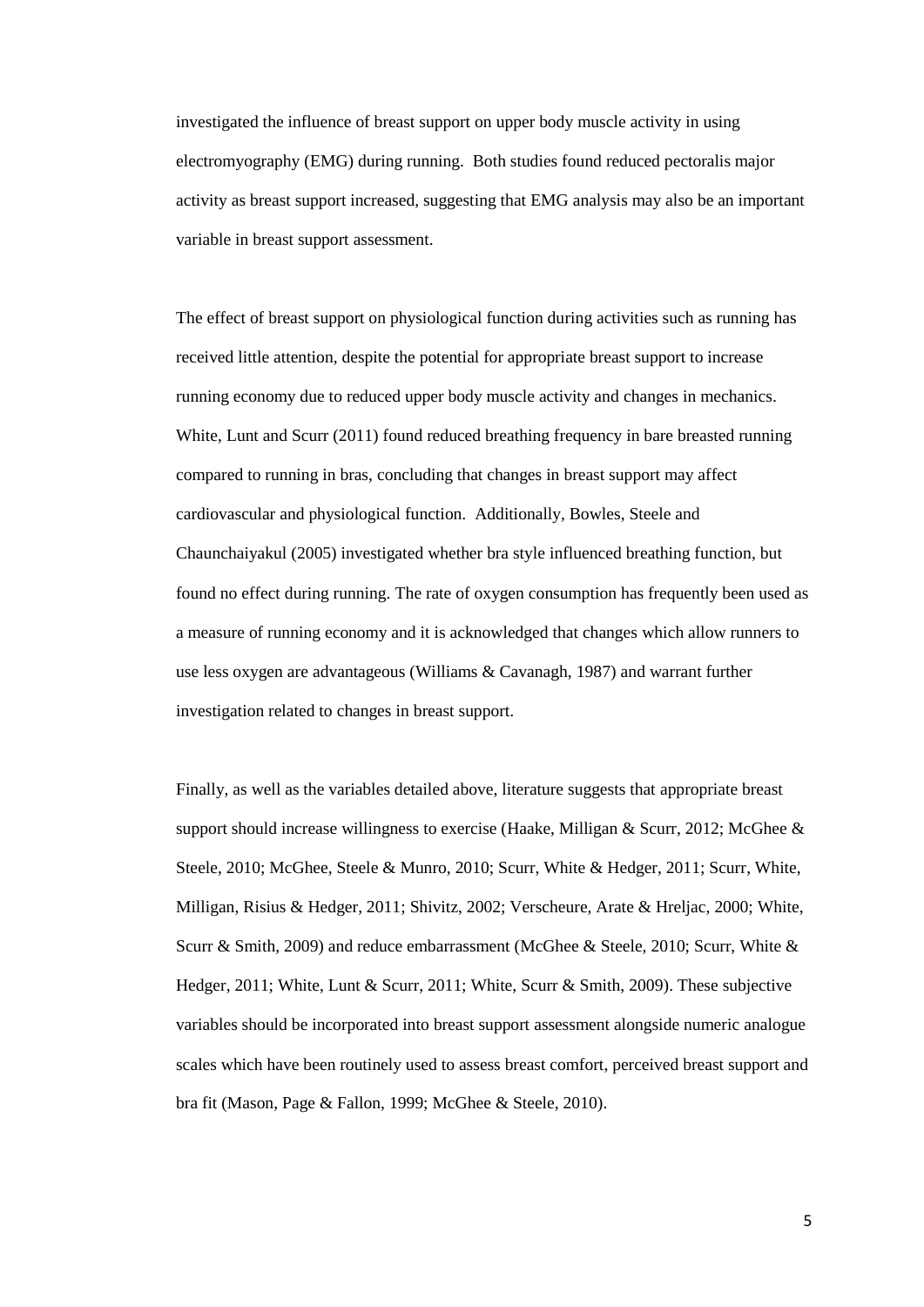These previous investigations on the influence of breast support during running fall into five areas; breast biomechanics, gait parameters and running mechanics, muscle activity, physiological measures and subjective measures. However, no studies have considered a holistic investigation of all these variables on the same cohort, such a study would determine the key performance variables that distinguish between breast support conditions during running. Therefore, this study aims to investigate the effect of changes in breast support on biomechanical, physiological and subjective variables during running. Based on previous research it is hypothesised that changes in breast support will result in significant changes in breast biomechanics, gait parameters and running mechanics, muscle activity, physiological measures and subjective measures.

## **Methods**

Following institutional ethical approval (SFEC App 2013-024), 10 female volunteers with a mean (standard deviation) body mass of 65 kg (6 kg), height of 1.66 m (0.04 m) and age 27 years (6 years) were selected to participate in this study. Participants had not experienced any breast surgical procedures, were not undergoing any breast treatments, had not gone through pregnancy and were regular treadmill runners who exercised for >30 minutes, >twice a week. All participants wore bras daily and during sporting activity.

Participants attended a preliminary laboratory session. Following a full explanation of procedures participants provided written informed consent and were professionally bra fitted using best-fit criteria (White & Scurr, 2012). Females who were not a UK 34D breast size were excluded; this breast size was investigated as it has been reported that it is particularly important for larger-breasted women (D cup and above).

Each participant then attended a laboratory testing session, which began with a warm up. Participants performed activities in three random order breast support conditions; bare breasted, an everyday bra (low support: Marks & Spencer T-shirt bra, 92% cotton, 8%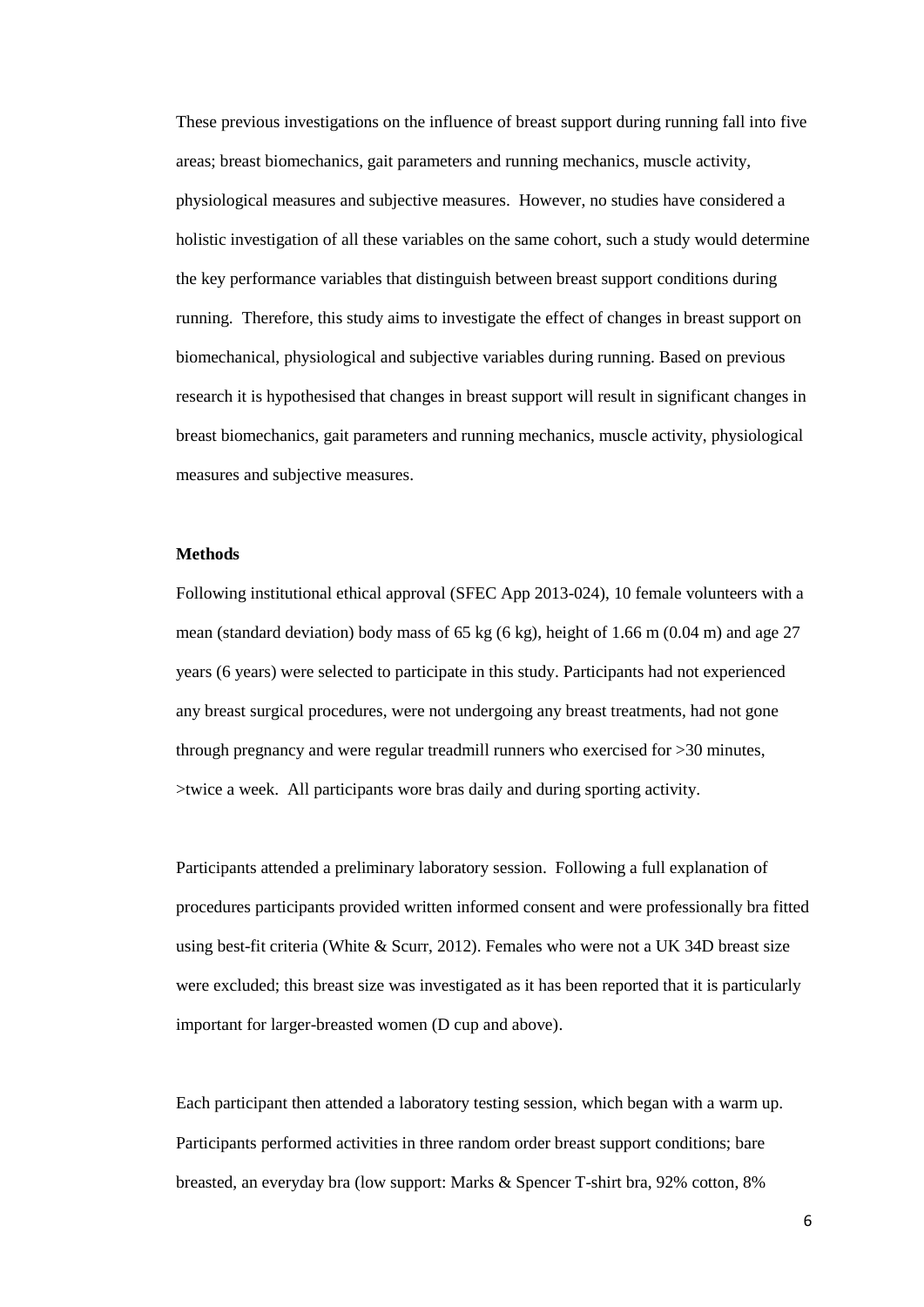elastane lycra) and a sports bra (high support: Shock Absorber Run Bra, 81% polyamide, 10% polyester, 9% elastane). These breast support conditions were chosen as they have been reported to be functionally different (Mills, Loveridge, Milligan, Risius & Scurr, 2014). Adequate rest periods (>10 minutes) were implemented between each condition to return participant's heart rate and breathing to resting levels.

The activities undertaken were 10 min of treadmill running at  $2.8 \text{ m} \cdot \text{s}^{-1}$  in the two bra conditions (for the collection of physiological measures), this was reduced to 2 minutes of treadmill running at  $2.8 \text{ m} \cdot \text{s}^{-1}$  in the bare breasted condition to minimise breast pain (Scurr, White & Hedger, 2010; Zhou, Yu & Ng, 2012), and five 10 m over ground runs also at 2.8  $m \cdot s^{-1}$ . In an attempt to mitigate for changes in natural running gait due to the testing conditions, before each trial participants were given adequate time to familiarise themselves with the breast support condition, the exercise mode and the equipment. To determine breast biomechanics, gait parameters and running mechanics, during the treadmill running conditions, retroreflective markers (5 mm diameter) were attached to the following anatomical landmarks on both side of the body; acromiales, acromioclavicular joints, medial and lateral humeral epicondyles, radius and ulnar styloid processes, anterior superior iliac spines, posterior superior iliac spines, medial and lateral femoral epicondyles, calcaneous, medial and lateral malleolus, second and fifth metatarsals (Visual 3D, www.c-motion.com). Additional markers were positioned on the trunk and right nipple (directly or on the bra) using the Scurr, White and Hedger (2010) marker set to determine relative breast kinematics. Three-dimensional marker coordinates were tracked for up to four gait cycles at the end of each running trial (to enable comparison across all breast support conditions) using a calibrated motion capture system (Qualisys, Oqus, Sweden), sampling at 200 Hz.

During treadmill running surface EMG was recorded at 1000 Hz from upper body muscles associated with running mechanics (right pectoralis major, anterior and posterior deltoid, rectus abdominis, trapezius, latissimus dorsi, erector spinae, and external oblique; Datalink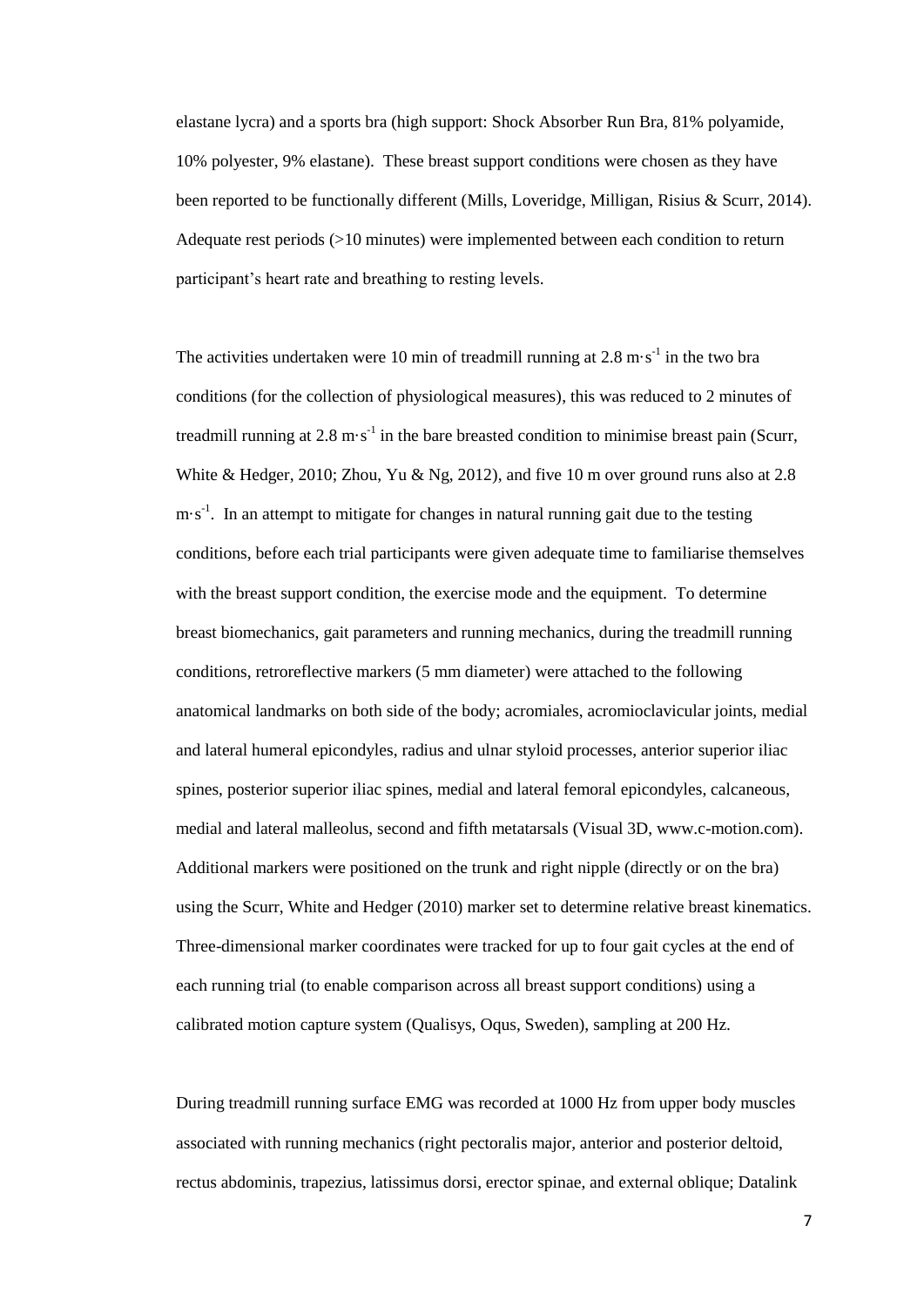Biometrics, UK). Following skin preparation (shaving and cleansing) SENIAM recommendations were utilised and electrodes (Biometrics SX230 active (Ag/AgCl) bipolar pre-amplified disk electrodes) attached parallel to the muscle fibres and on the muscle bellies (De Luca, 1997). After 2 min of running, the start of the EMG and motion capture systems were synchronised using a wireless trigger and receiver (Neewer RT-16, China). From 3 to 10 min of running physiological variables were measured. Heart rate was recorded every minute using a chest strap heart rate monitor (Polar T31, UK) positioned just below the participant's bra band. Expired air was measured using an online gas analysis system (Cosmed, Quark B2, Italy), which required participants to be fitted with a breathing mask (Hans Rudolph, V mask) covering the nose and mouth.

During over ground running GRFs were collected at 1000 Hz using a Kistler Force Plate (9281CA; Switzerland,  $0.6 \times 0.4$  m) embedded in the laboratory floor. Participants performed five successful, non-targeted, 10 m runs over the force platform. Timing gates (Sprint Timer CM LSMEM, Brower) matched over ground and treadmill running speeds  $(2.8 \text{ m} \cdot \text{s}^{-1} \pm 5\%)$ .

Immediately following each condition, participants completed a numeric analogue scale (Mason, Page & Fallon, 1999) assessing breast pain, bra fit, perceived breast support, and embarrassment. Willingness to exercise was assessed on a validated exercise scale (Ajzen, 2014; Rhodes & Matheson, 2005), and rating of perceived exertion using the Borg scale (Borg, 1982) was included as a new comparative measure between breast support conditions.

During treadmill and over ground running, up to four gait cycles in each breast support condition were analysed. Gait cycles were determined using the left heel marker (Zeni, Richards & Higginson, 2008). All markers were identified in Qualisys Track Manager (QTM, Sweden Version 2.9). The trunk and nipple markers were filtered with a second order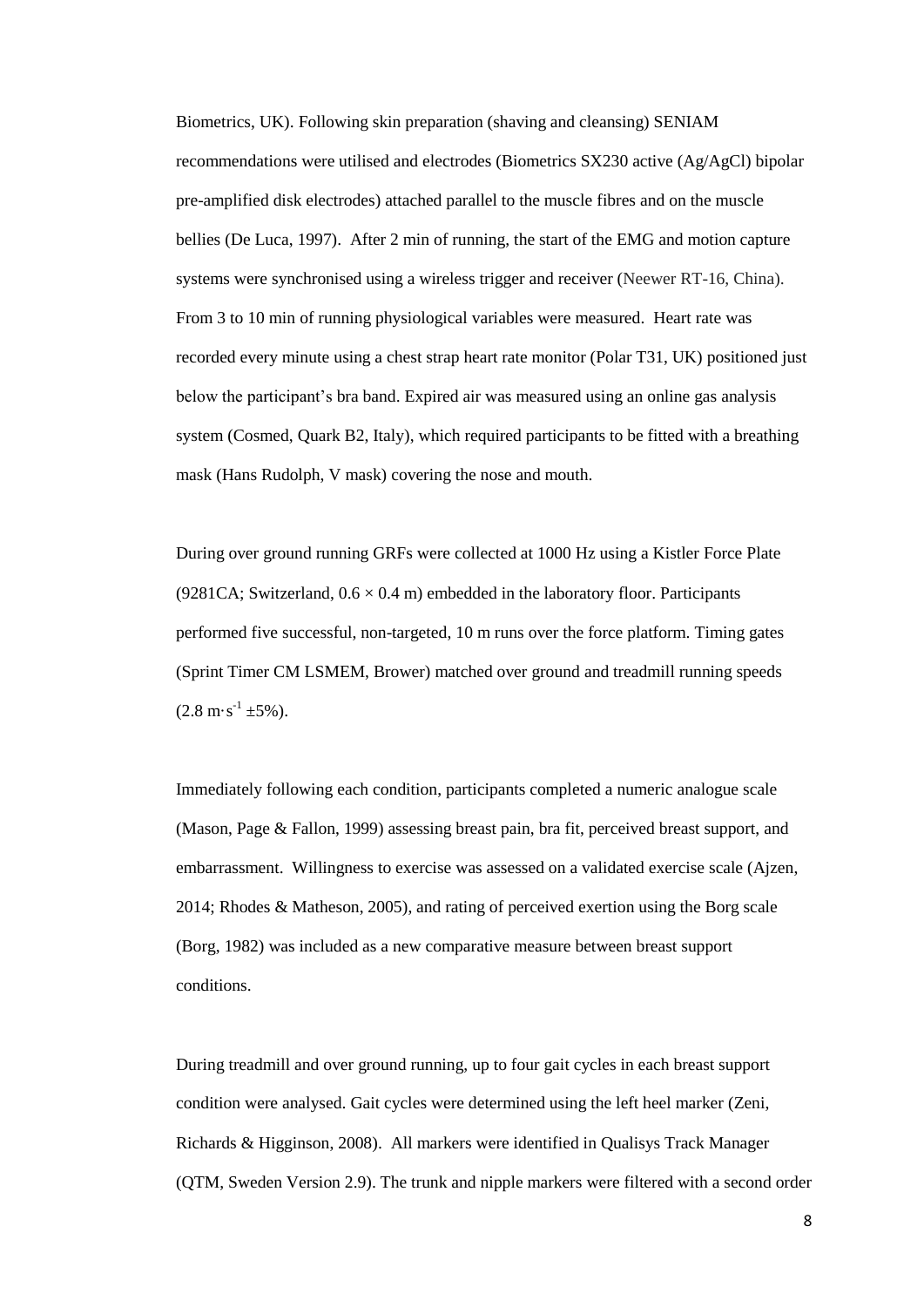low pass Butterworth filter (13 Hz cut-off; Mills, Loveridge, Milligan, Risius & Scurr, 2014) and used to calculate relative right nipple coordinates (Scurr, White & Hedger, 2010). Using the relative nipple coordinates from each gait cycle, 14 breast kinematic variables were calculated as detailed in Table 1. Breast force and breast momentum were excluded from this analysis because theoretically the mass of the breast within a cohort of similar breast size should be constant. Full body marker coordinates were exported to Visual 3D to calculate the 19 gait parameters and running mechanics defined in Table 1. Joint angles were calculated using Cardan angles. GRF variables  $(\times 10)$  were normalised to participant's body weight (bw) (Bioware, Version 5.1.3.0, USA) (Table 1). The eight EMG variables detailed in Table 1 were processed and analysed in DataLink Management and Analysis software (Version 8.6). Oxygen consumption was measured breath by breath, running economy and minute ventilation were averaged every minute from the third to the tenth minute of running. All objective results are presented as means (standard deviations) across gait cycles in each breast support condition. Subjective variables were recorded at the end of each breast support condition (after all activities had been undertaken).

Data were statistically analysed using PASW (Version 18). All objective data were normally distributed (Kolmogorov-Smirnov and Shapiro-Wilk, P>0.05), with the exception of vertical trunk oscillation. Statistical analysis using repeated measures ANOVAs, followed by multiple Paired Samples T-Tests were conducted to determine significant differences across breast support conditions and then between conditions. Vertical trunk oscillation and the subjective data were compared across breast support conditions using Friedman Tests, followed by multiple Wilcoxon Tests. Where multiple paired tests were performed Bonferroni correction factors were used to determine significant differences where  $P \le 0.02$ . Effect sizes were calculated (parametric:  $\eta^2$ , non-parametric: *r*) to rank the variables which were affected by breast support (strong effect size >0.5, moderate 0.5 to 0.3, and a weak effect <0.3 (Field, 2009, p. 389)). All statistical comparisons demonstrated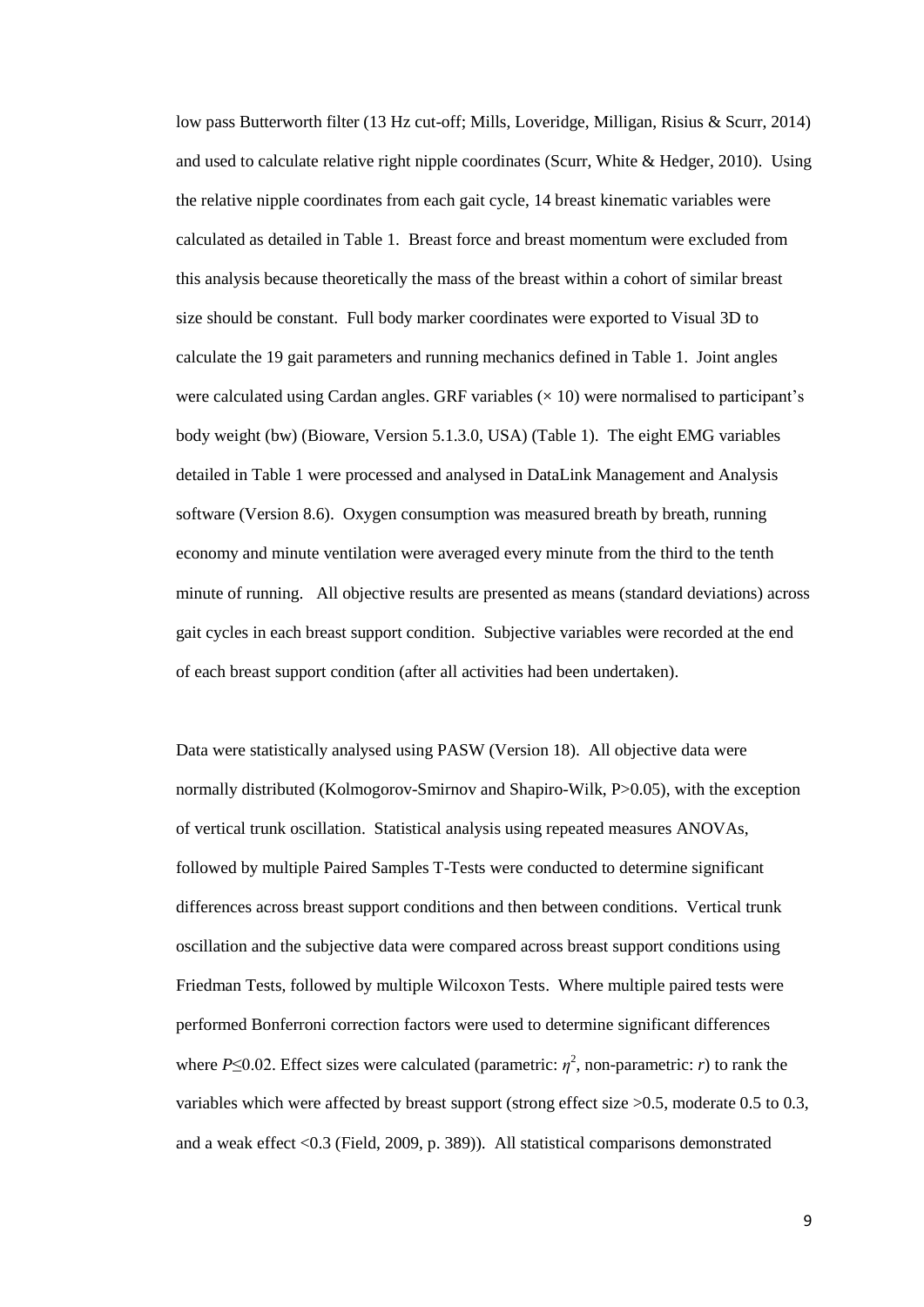strong power >0.9 (Cohen, 1988) in all variables except peak pelvis rotation where power was 0.68.

#### **Results**

Sixty two variables were investigated across the five categories (Table 1). Across all variables, 22 were significantly affected by changes in breast support. Willingness to exercise was the most affected by changes in breast support, followed by high time lag, superio-inferior velocity and superio-inferior acceleration (Table 2). Fourteen variables were sensitive to changes in the bra (from low to high breast support). Within the breast kinematic analysis, bare breasted running demonstrated significantly greater nipple kinematics in all directions compared to the bra conditions (Figure 1a-c). Interestingly, the breast support condition had a significant effect on time lag during the flight phase of the gait cycle (high time lag) (Figure 2(a)), but not during the contact phase (low time lag). High time lag was reduced by 56% in the low support and 70% in the high support compared to bare breasted running. Unsurprisingly, both bra conditions had a significant effect on breast elevation and compression when compared to bare breasted running (Figure 2(b,c)). As breast support increased vertical trunk oscillation increased by up to 2 cm from bare breasted running to running in high breast support (Figure 2(d)). Running mechanics identified significantly less pelvis (Figure  $3(a,b)$ ) and trunk rotation (Figure  $3(c,d)$ ) during bare breasted running, compared to either bra.

The GRFs, EMG and physiological variables investigated were not significantly influenced by changes in breast support during running. Participants rated the high breast support condition as providing significantly greater breast comfort, bra comfort, and breast support, compared to the low support condition, and (where applicable) the bare breasted condition (Figure 4(a,b,d)). The high breast support condition was also rated as less embarrassing than both the other conditions (Figure 4(c)), and participants were more willing to exercise in the high breast support condition compared to the other conditions (Figure 4(e)). However, no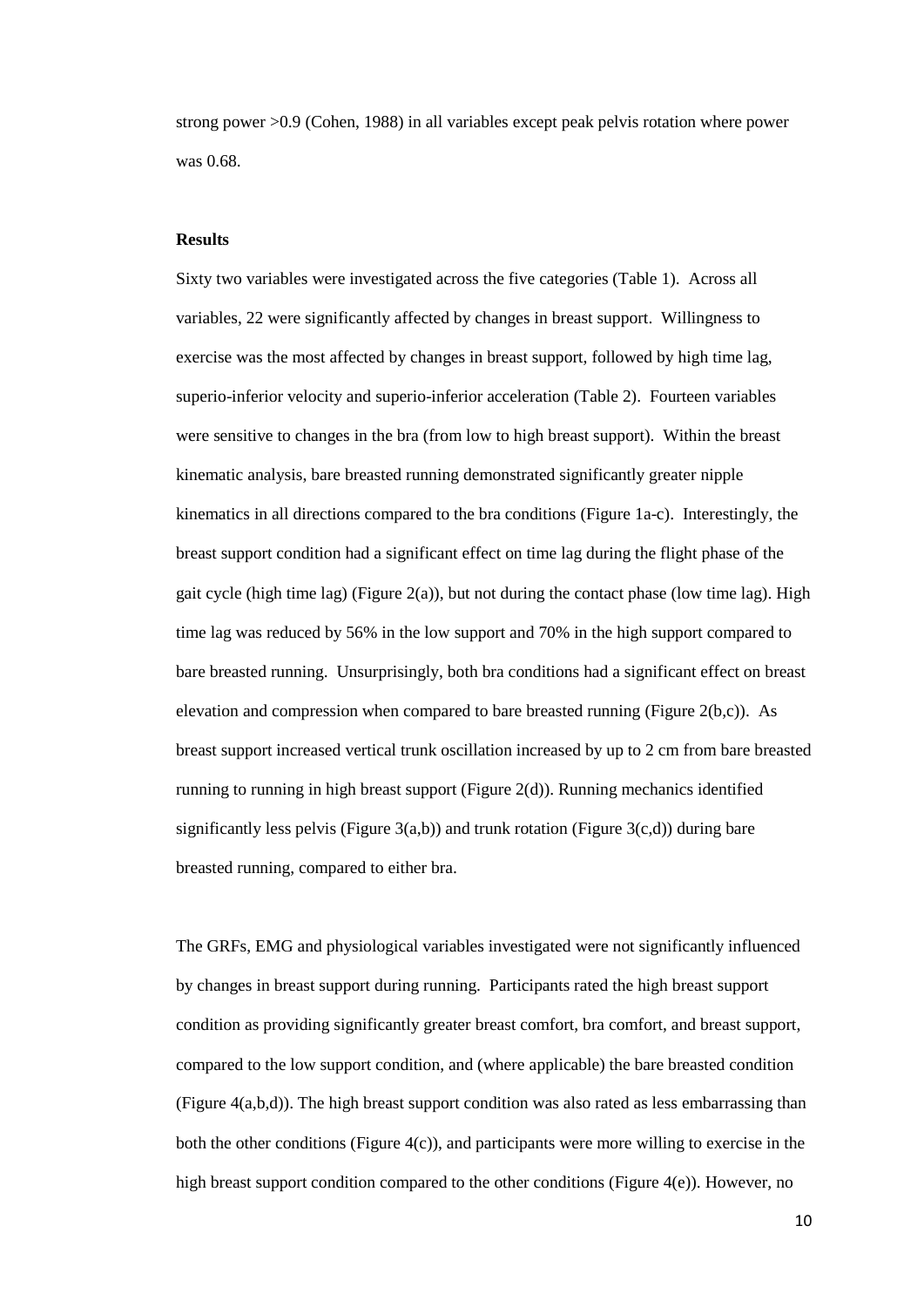differences were identified in rating of perceived exertion between the breast support conditions.

#### **Discussion**

The current study is the first to investigate the effect of changes in breast support on a comprehensive range of biomechanical, physiological and subjective variables within a single cohort during running. The aim was to identify the key performance variables that distinguish between changes in breast support. Of the 62 variables analysed, 22 were influenced by changes in breast support, and despite a small sample size, all 22 demonstrated a strong effect  $(>0.5)$  and power  $(>0.68)$ . Fourteen variables demonstrated sensitivity to changes in the bra from low support (an everyday bra) to high support (a sports bra). It is acknowledged that there may be other variables that have not been included in this study (e.g. thermal properties, body composition) as they have received little attention in the literature or have as yet not been investigated. However, this is the most comprehensive study undertaken in the area to date.

The majority of previous research in this area has used reductions in breast displacement, velocity, acceleration and pain to assess the performance of bras and this study supports this, demonstrating reductions in breast displacement, velocity, acceleration and pain with increases in breast support. However, it is interesting to note is that changes in breast support also had a strong (sometimes stronger) effect on other variables. In this cohort of 34D participants, the variables most sensitive to changes in breast support were firstly, willingness to exercise, followed by high time lag, superio-inferior breast velocity and superio-inferior breast acceleration. These results highlight the importance of a comprehensive approach to performance assessment of breast support.

The results of this study showed that willingness to exercise was effected to the greatest extent by changes in breast support during running. This subjective variable incorporates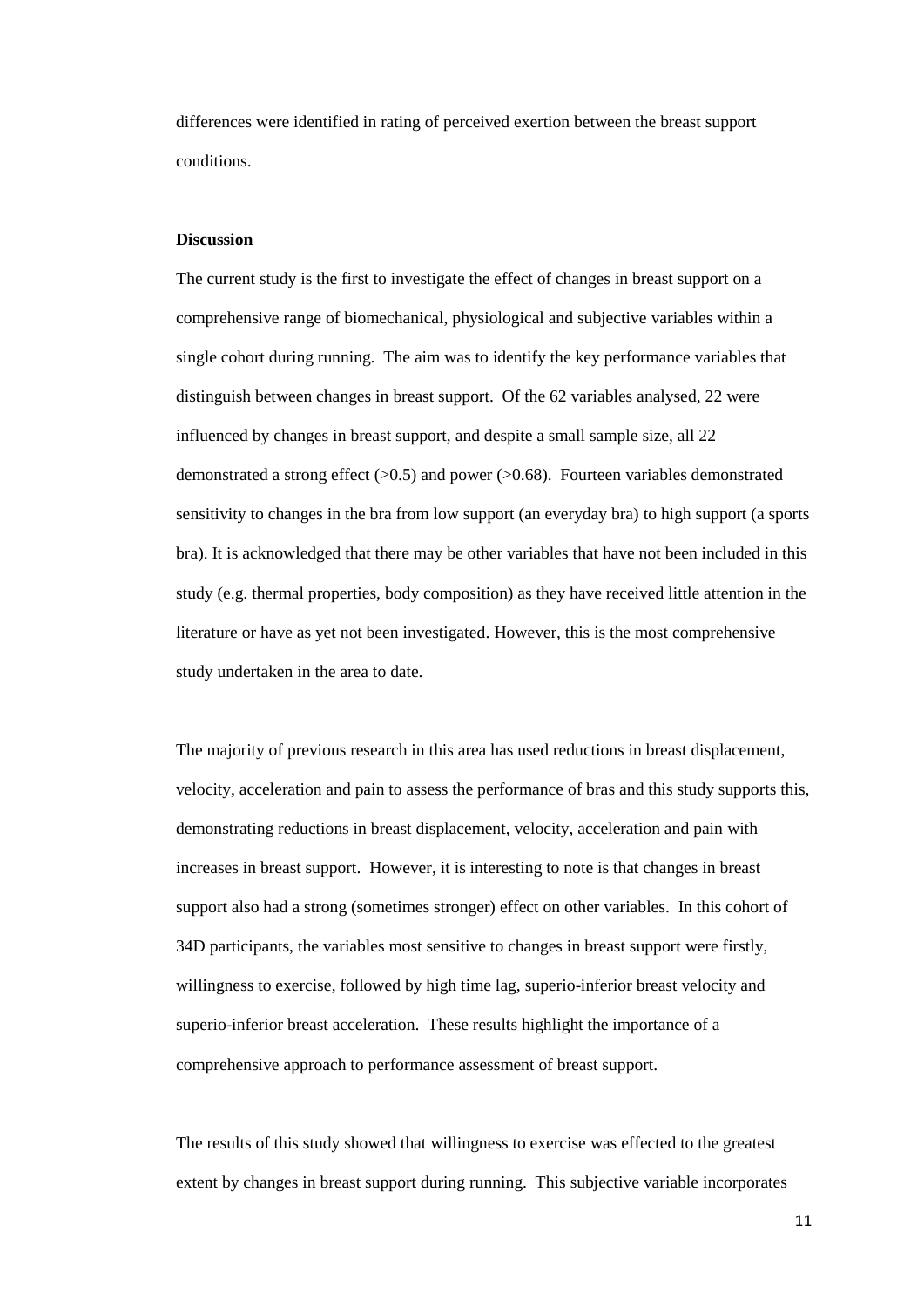participant's preferences, for example, a woman may find a sports bra comfortable and supportive, but may find it too revealing. This result concurs with Risius, Thelwell, Wagstaff and Scurr (2012) who concluded that whilst the majority of previous empirical research on bras has focused on support, it appears the important functions of a bra are more diverse, incorporating subjective measures as well as objective. The importance of incorporating subjective measures is further evidence by the significantly higher ratings of breast comfort, bra comfort and breast support observed in the high breast support condition, compared to the low breast support condition, with all variables demonstrating strong effect sizes. As these subjective data are quickly and easily obtained, and demonstrate significant differences between breast support conditions, their inclusion within a battery of assessment measures when assessing the performance of breast support is recommended.

The time lag between the trunk (sternal notch) and the breast reaching inflection points in the gait cycle has only been investigated in one previous study (Scurr, White & Hedger, 2009) where time lag reduced as breast support increased. Despite the limited research in this area, the results of the current study show that of the 62 variables investigated, high time lag was the second most sensitive variable to changes in breast support during running, suggesting that time lag is an important breast support performance variable. Scurr, White and Hedger (2009) speculated that time lag was related to the inertia property of the breast, this suggests that appropriate breast support needs to reduce breast inertia during running. Reductions in time lag suggest greater synchrony between the temporal displacement of the trunk and breast. Interestingly, changes in breast support had a significant effect on time lag during the flight phase of the gait cycle (high time lag), but not during the contact phase (low time lag). This may be due to differences in the elastic properties of the breast tissues that restrict inferior breast movement (stiffer due to gravitational effects over time), compared to the tissues that restrict superior movement (which may be more elastic).

12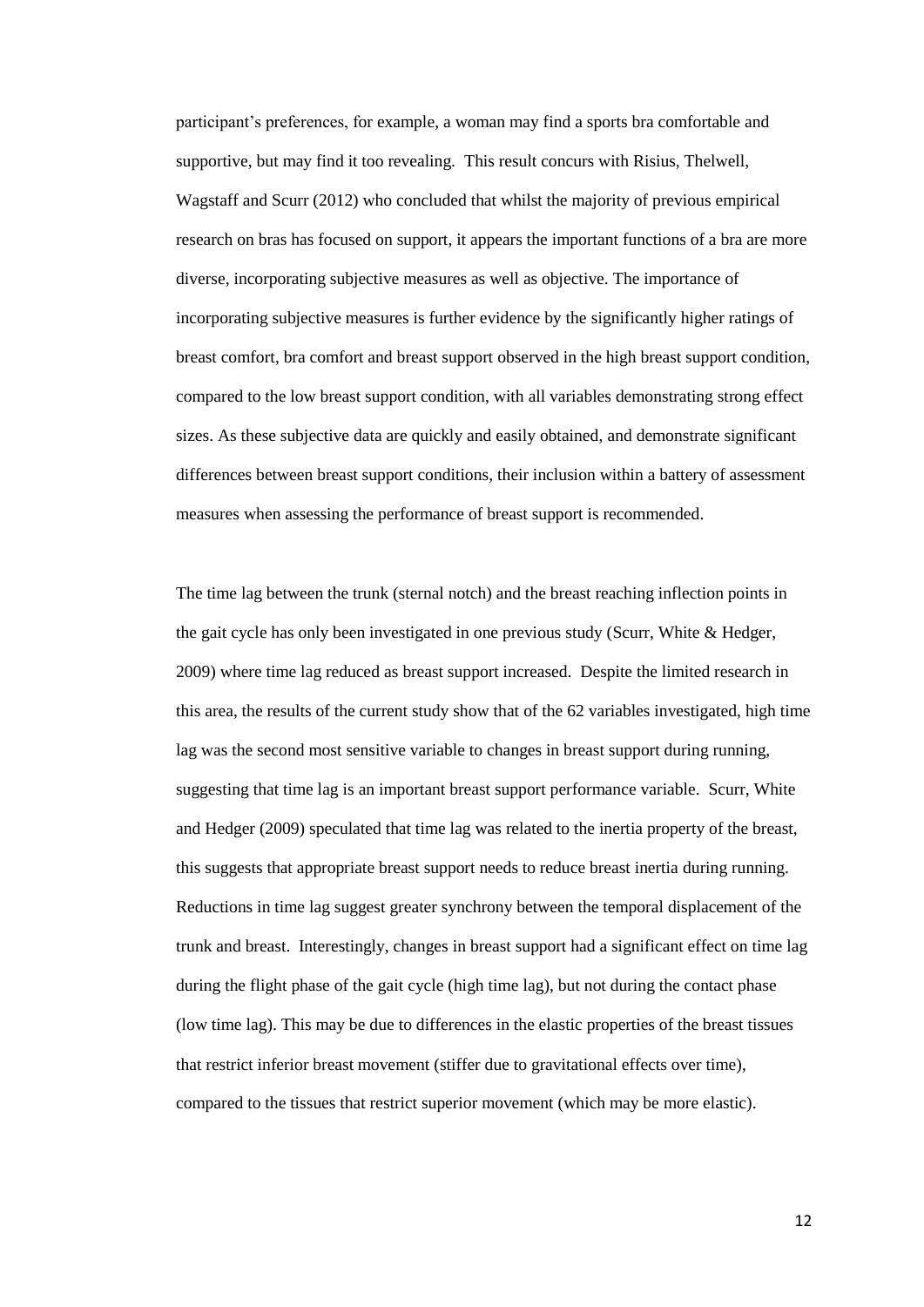The next variable most affected by changes in breast support was superio-inferior breast velocity. Superio-inferior breast velocity has been highlighted as an important variable in previous breast biomechanics research. Scurr, White and Hedger (2010) identified that reductions in superio-inferior (referred to as vertical) velocity were most closely correlated to improvements in breast comfort during running at a similar speed to the current study, when compared to other breast kinematic variables (displacement, velocity and acceleration in three directions). Scurr, White and Hedger (2010) concluding that breast support should primarily be defined in terms of superio-inferior breast velocity reductions.

A number of other breast kinematic and running mechanics variables demonstrated significant effects across conditions. Breast acceleration (medio-lateral and anterioposterior), breast compression, pelvis, and trunk kinematics demonstrated a significant effect across all conditions, but not between bra conditions. Despite previous literature reporting differences in vertical and medial GRFs following changes in breast support (Shivitz, 2002; White, Scurr & Smith, 2009), the kinetic data from this study showed no differences. Muscle activity also showed no differences between breast support conditions, despite previous literature indicating a decrease in pectoralis major activity with increasing breast support (Scurr, Bridgman & Hedger, 2010). This suggests that muscle activity assessment in these muscles do not contribute to determining differences between breast support conditions. Finally, physiological variables were not influenced by changes in breast support during 10 minutes of running. This supports Bowles, Steele and Chaunchaiyakul (2005), but contradicts White, Lunt and Scurr (2011) who concluded that changes in breast support influenced cardiovascular and physiological function during running. Although, it is acknowledged that in both of these previous studies participants exercised for less than 5 min, while previous research suggests that physiological variables may take 6 min to stabilise (Hardin, Van Den Bogert & Hamill, 2004). These results suggest that GRFs, muscle activity and physiological measures are not key performance variables in distinguishing changes in breast support for this cohort.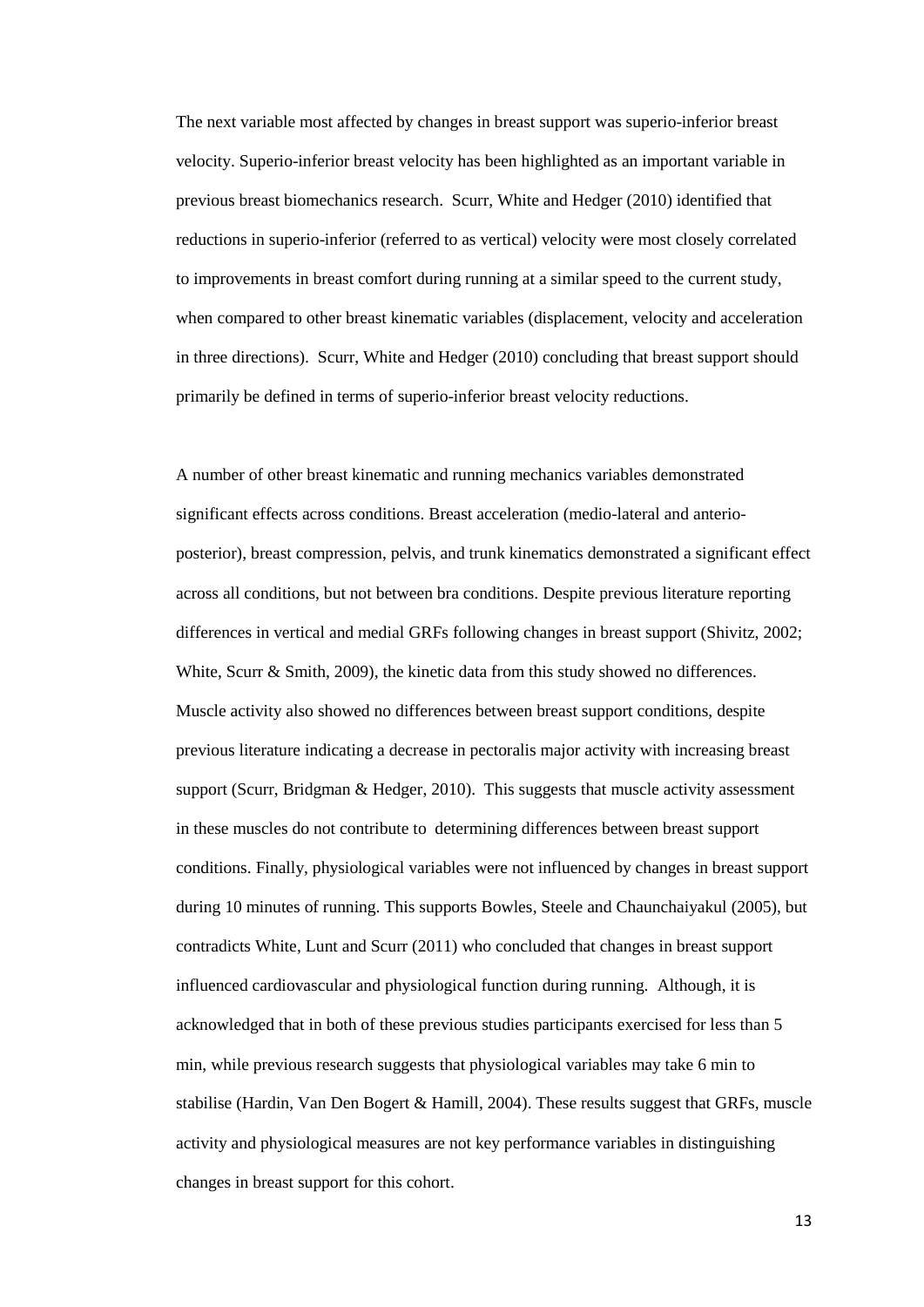## **Conclusions**

In conclusion, this is the most comprehensive study undertaken to determine the key performance variables affected by changes in breast support during running. Of the 62 variables investigated 22 kinematic and subjective variables were sensitive to changes in breast support and 14 to changes in bras during running. The variables that were most sensitive to the level of breast support were willingness to exercise, high time lag and superio-inferior breast velocity and acceleration. Future research should consider a more comprehensive approach to the assessment of appropriate breast support during running incorporating the key kinematic and subjective variables identified in this study, rather than relying solely on the commonly reported breast displacement reduction.

### **Acknowledgements**

This research was supported by Under Armour Inc.

## **References**

Ajzen, I. (2014). Constructing a TPB questionnaire: Conceptual and methodological considerations. Retrieved from

http://chuang.epage.au.edu.tw/ezfiles/168/1168/attach/20/pta\_41176\_7688352\_57138.pdf. Borg, G. (1982). Psychophysical bases of perceived exertion. *Medicine & Science in Sports & Exercise,* 14, 377-381. Retrieved from http://journals.lww.com/acsmmsse/pages/default.aspx.

Boschma, A.C., Smith, G. A., & Lawson, L. (1996). Breast support for the active woman: Relationship to 3D kinematics of running. *Medicine & Science in Sports & Exercise,* 26,

S99. Retrieved from http://journals.lww.com/acsm-msse/pages/default.aspx.

Bowles, K., Steele, J. R., & Chaunchaiyakul, R. (2005). Do current sports brassiere designs impede respiratory function? *Medicine and Science in Sports Exercise,* 37, 1633-1640.

Retrieved from http://journals.lww.com/acsm-msse/pages/default.aspx.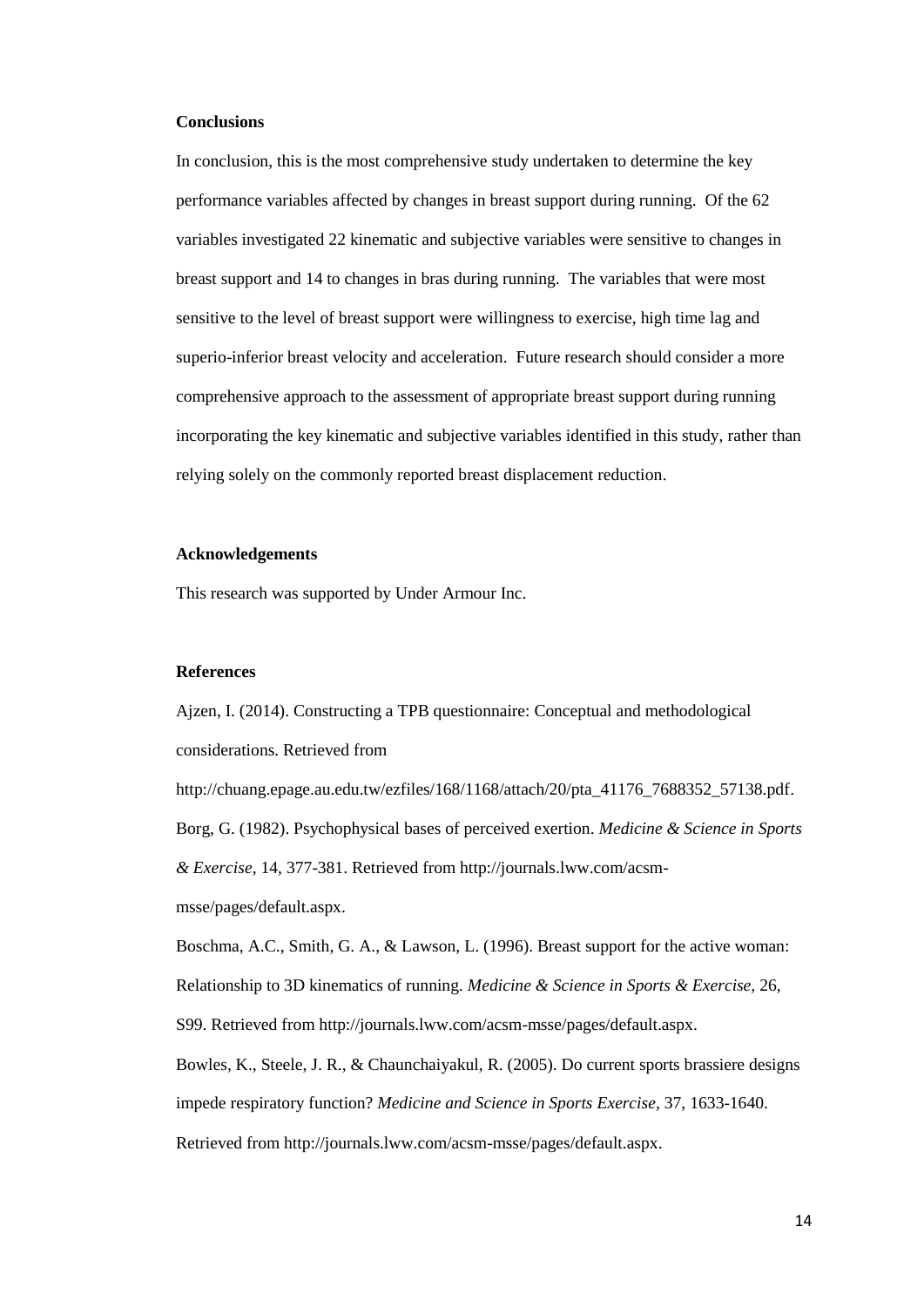Brown, N., Burnett, E., & Scurr, J. (2015). Is breast pain greater in active females compared to the general population in the UK? *The Breast Journal.* Advanced online publication http://onlinelibrary.wiley.com/journal/10.1111/%28ISSN%291524-4741.

Brown, N., White, J., Brasher, A., & Scurr, J. (2013). The experience of breast pain (mastalgia) in female runners of the 2012 London Marathon and its effect on exercise behaviour. *British Journal of Sports Medicine*, 48, 320-325. doi:10.1136/bjsports-2013- 092175.

Burnett, E., White, J., & Scurr, J. (2014). The influence of the breast on physical activity participation in females. *Journal of Physical Activity and Health*. Advanced online publication. doi: [http://dx.doi.org/10.1123/jpah.2013-0236.](http://dx.doi.org/10.1123/jpah.2013-0236)

Cohen, J. (1988). Statistical power analysis for the behavioural sciences ( $2<sup>nd</sup>$  ed.). New Jersey: Lawrence Erlbaum Associates.De Luca, C. (1997). The use of electromyography in biomechanics. *Journal of Applied Biomechanics,* 13, 135–163. Retrieved from http://delsys.com/decomp/078.pdf.

Eden, K. B., Valiant, G. A., Lawson, J., & Himmelsbach, J. (1992). Three dimensional kinematic evaluation of sport bra design. *Medicine & Science in Sports & Exercise,* 24,

S187. Retrieved from https://journals.lww.com/acsm-msse/pages/default.aspx.

Field, A. (2009). *Discovering Statistics Using SPSS*. London: Sage. pp. 389.

Gehlsen, G., & Albohm, M. (1980). Evaluation of sports bras. *Physician in Sports Medicine,* 8, 89-97.

Haake, S., Milligan, A., & Scurr, J. (2012). Can measures of strain and acceleration be used to predict breast discomfort during running? *Journal of Sports Engineering and Technology,* 227, 209-216.doi:10.1177/1754337112456799.

Hardin, E., Van Den Bogert, A., & Hamill, J. (2004). Kinematic adaptations during running: effects of footwear, surface, and duration. *Medicine and Science in Sports Exercise,* 36, 838- 844. Retrieved from https://journals.lww.com/acsm-msse/pages/default.aspx.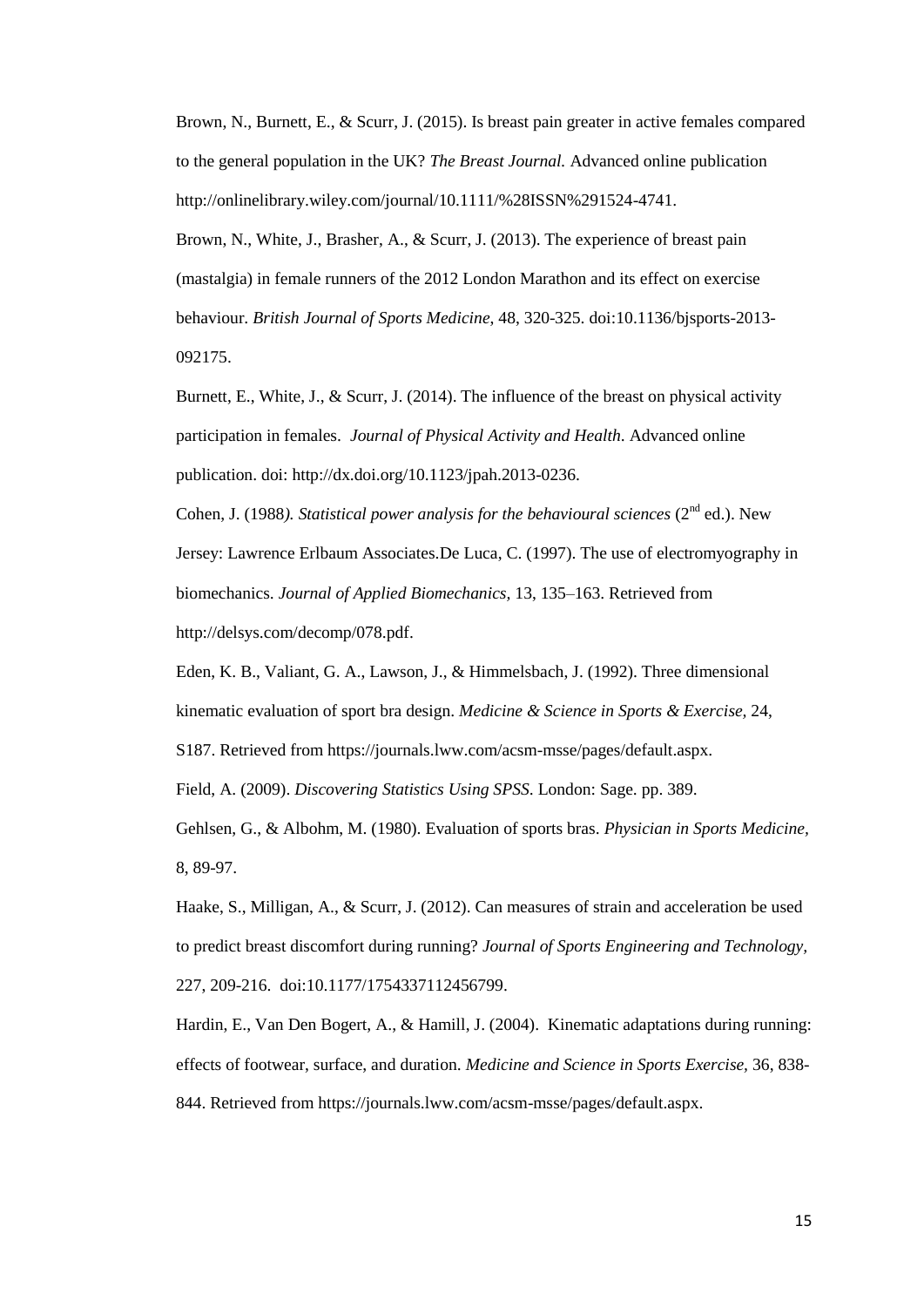Mason, B., Page, K., & Fallon, K. (1999). An analysis of the movement and discomfort of the female breast during exercise and the effects of breast support in three cases. *Australian Journal of Science and Medicine in Sport,* 2, 134-144.

McGhee, D., & Steele, J. (2010). Breast elevation and compression decrease exercise-

induced breast discomfort. *Medicine & Science in Sports & Exercise,* 42, 1333-1338.

Retrieved from https://journals.lww.com/acsm-msse/pages/default.aspx.

McGhee, D., Steele, J. R., & Munro, B. (2010). Education improves bra knowledge and fit,

and level of breast support in adolescent female athletes: a cluster-randomised trial.

*Australian Journal of Physiotherapy,* 56, 19-24. Retrieved from

http://ro.uow.edu.au/cgi/viewcontent.cgi?article=1506&context=hbspapers.

McGhee, D., Steele, J. R., & Zealey, W.J. (2010). Effects of high and low breast support on breast kinematics and kinetics during treadmill running. *Journal of Science and Medicine in Sports,* 12, S143. Retrieved from

http://ro.uow.edu.au/cgi/viewcontent.cgi?article=1413&context=hbspapers.

McGhee, D., Steele, J., Zealey, W., & Takacs, G. (2013). Bra-breast forces generated in women with large breasts while standing and during treadmill running: Implications for sports bra design. *Applied Ergonomics,* 44, 112-118. Doi:

[http://dx.doi.org/10.1016/j.apergo.2012.05.006.](http://dx.doi.org/10.1016/j.apergo.2012.05.006)

Milligan, A., Mills, C., & Scurr, J. (2014). The effect of breast support on upper body muscle activity during 5 km treadmill running. *Human Movement Science,* 38, 74-83. [doi:10.1016/j.humov.2014.06.001.](http://dx.doi.org/10.1016/j.humov.2014.06.001)

Mills, C., Loveridge, A., Milligan, A., Risius, D., & Scurr, J. (2014). Can axes conventions of the trunk reference frame influence breast displacement calculation during

running? *Journal of Biomechanics,* 47, 575-578.

doi: [http://dx.doi.org/10.1016/j.jbiomech.2014.05.023.](http://dx.doi.org/10.1016/j.jbiomech.2014.05.023)

Rhodes, R., & Matheson, D. (2005). Discrepancies in exercise intention and expectation:

Theoretical and applied issues. *Psychology and Health,* 20, 63-78. Doi:

http://dx.doi.org/10.1080/08870440412331296071.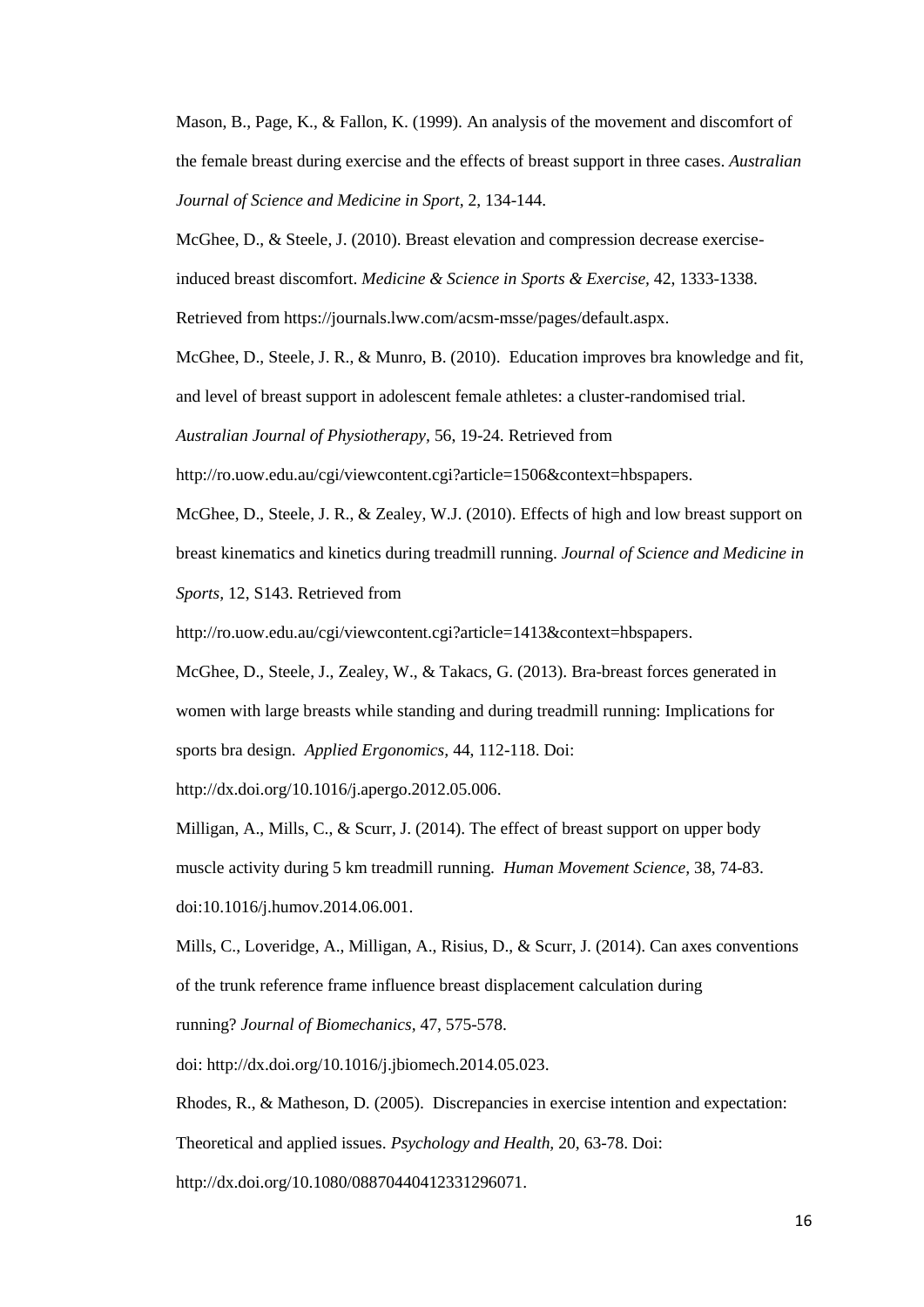Risius, D., Thelwell, R., Wagstaff, C., & Scurr, J. (2012). Influential factors of bra purchasing in older women. *Journal of Fashion and Marketing and Management: An International Journal,* 16, 366-380. [http://dx.doi.org/10.1108/13612021211246099.](http://dx.doi.org/10.1108/13612021211246099) Scurr, J., Bridgman, C., & Hedger, W. (2010). The influence of breast support on upper body muscle activity during treadmill running. In F. Korkusuz, H. Ertan, E. Tsolakidis (Eds.), *Proceedings of the 15th Annual Congress of the ECSS (*pp. 77). Antalya: ECSS. Scurr, J., White, J., & Hedger, W. (2009). Breast displacement in three dimensions during the walking and running gait cycles. *Journal of Applied Biomechanics,* 25, 322-329. Retrieved from http://journals.humankinetics.com/JAB-back-issues.

Scurr, J. C., White, J. L., & Hedger, W. (2010). The effect of breast support on the kinematics of the breast during the running gait cycle. *Journal of Sports Sciences,* 28, 1103- 1109. doi:10.1080/02640414.2010.497542.

Scurr, J. C., White, J.L., & Hedger, W. (2011). Supported and unsupported breast displacement in three dimensions across treadmill activity levels. *Journal of Sports Sciences,*  29, 55-61. doi: 10.1080/02640414.2010.521944.

Scurr, J., White, J., Milligan, A., Risius, D., & Hedger, W. (2011). Breast extension during treadmill running: a case study. In N. T. Cable and K. George (Eds.), *Proceedings of the 16th Annual Congress of the ECSS,* (pp. 468), Liverpool: ECSS.

Shivitz, N. (2002). Adaptation of vertical ground reaction force due to changes in breast support in running. (Unpublished master's thesis). Oregon State University: Corvallis (OR), 1-54.

Verscheure, S., Arata, A., & Hreljac, A. (2000). How effective are different sports bra designs at attenuating forces during jumping. *Medicine and Science in Sports Exercise,* 32, S267. Retrieved from https://journals.lww.com/acsm-msse/pages/default.aspx.

White, J., Lunt, H., & Scurr, J. (2011). The effect of breast support on ventilation and breast comfort perception at the onset of exercise. In M. Sellens, G. Sandercock, M. Taylor, & D. Micklewright (Eds.), *Proceedings of the BASES Annual Conference* (pp. S74). Essex, UK: BASES.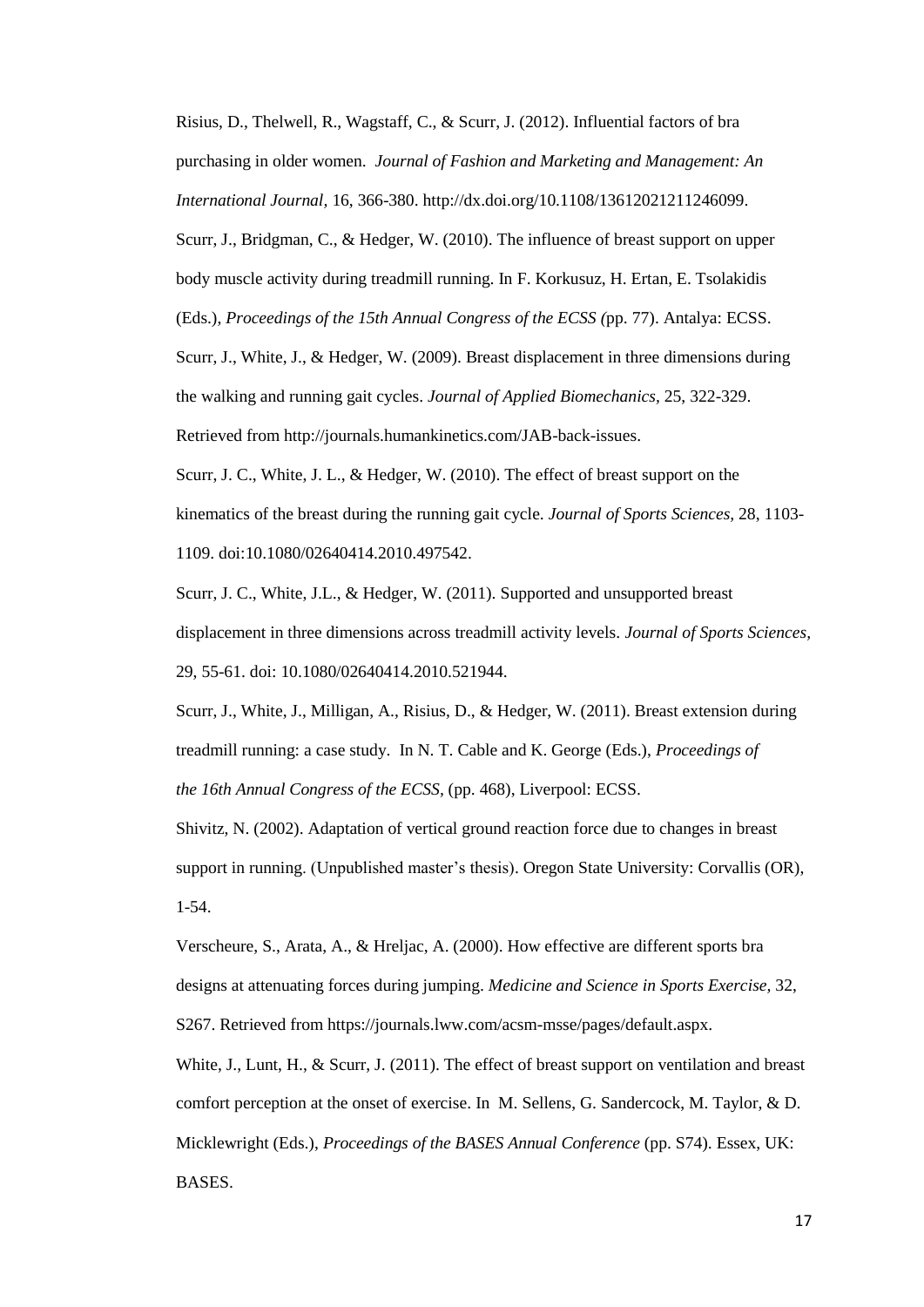White, J., Mills, C., & Scurr, J. (2012). Breast support implications for female athletes during steady-state running. In *Proceedings of the ICSEMIS* (pp. 6). Glasgow: ICSEMIS. White, J., & Scurr, J. (2012). Evaluation of professional bra fitting criteria for bra selection and fitting in the UK. *Ergonomics,* 55, 704-711. Doi: 10.1080/00140139.2011.647096. White, J. L., Scurr, J.C., & Smith, N.A. (2009). The effect of breast support on kinetics during over ground running performance. *Ergonomics,* 52, 492-498.

Doi: 10.1080/00140130802707907.

Williams, K.R., & Cavanagh, P.R. (1987). Relationship between distance running mechanics, running economy, and performance. *Journal of Applied Physiology,* 63, 1236- 1245. Retrieved from http://jap.physiology.org/content/63/3/1236.full-text.pdf+html. Zeni, J.A., Richards, J.G., Higginson, J.S. (2008). Two simple methods for determining gait events during treadmill and over ground walking using kinematic data. *Gait and Posture,* 27,

710–714. Doi: 10.1016/j.gaitpost.2007.07.007.

Zhou, J., Yu, W., & Ng, S.-P. (2012). Identifying effective design features of commercial sports bras. *Textile Research Journal,* 83, 1500–1513. doi:10.1177/0040517512464289.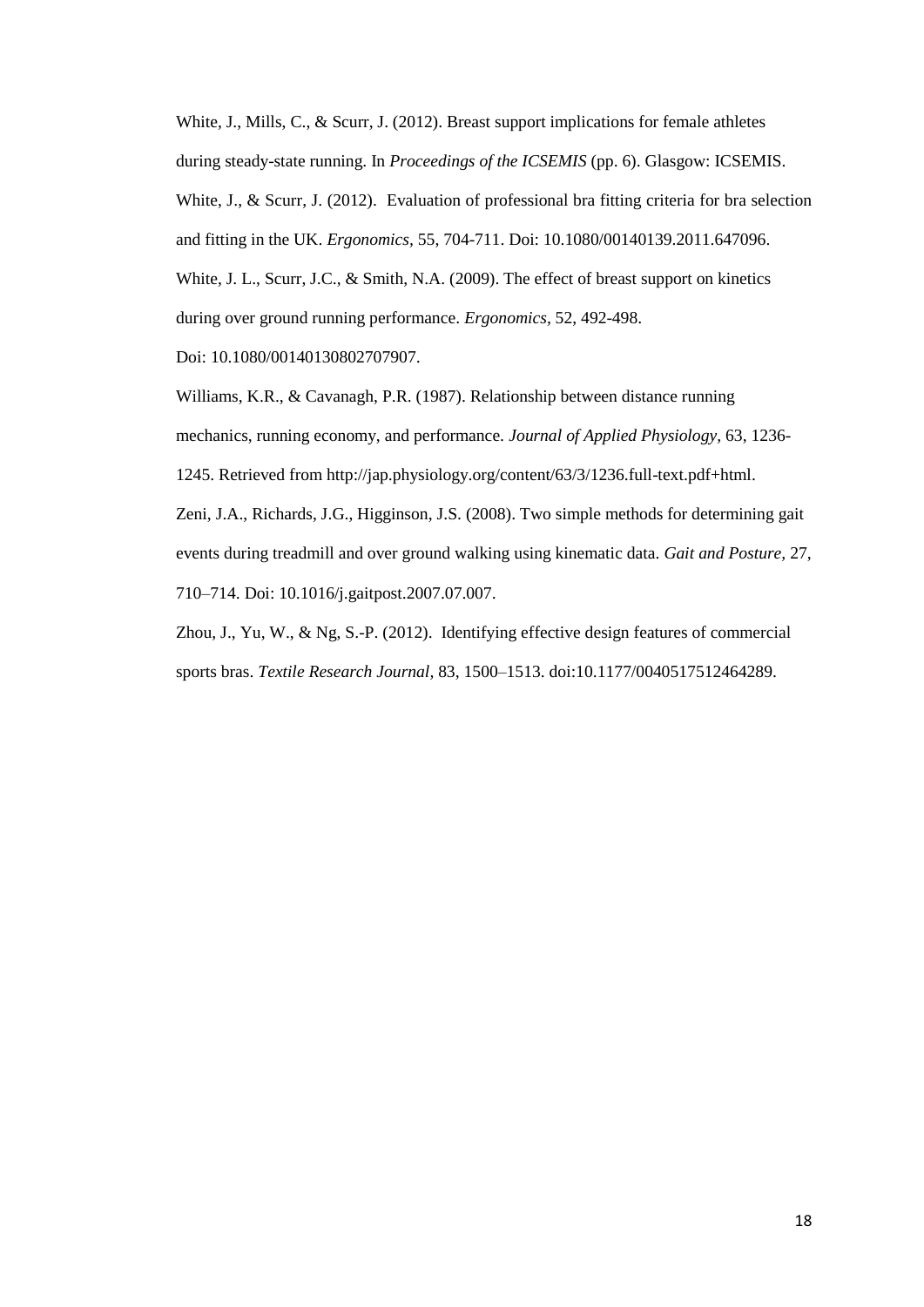Table 1. The influence of breast support on each variable during running at  $2.8 \text{ m} \cdot \text{s}^{-1}$ 

| Variable                                             | Units                  | Description                                            | $P$ value |  |  |  |
|------------------------------------------------------|------------------------|--------------------------------------------------------|-----------|--|--|--|
| <b>BREAST KINEMATICS</b>                             |                        |                                                        |           |  |  |  |
| Anterio-posterior                                    | m                      | Max - min relative nipple displacement                 | 0.000     |  |  |  |
| displacement                                         |                        | (Scurr, White & Hedger, 2011)                          |           |  |  |  |
| <b>Medio-lateral</b>                                 | m                      | Max - min relative nipple displacement                 | 0.000     |  |  |  |
| displacement                                         |                        | (Scurr, White & Hedger, 2011)                          |           |  |  |  |
| Superio-inferior                                     | m                      | Max - min relative nipple displacement                 | 0.000     |  |  |  |
| displacement                                         |                        | (Scurr, White & Hedger, 2011)                          |           |  |  |  |
| Anterio-posterior                                    | $m\cdot s^{-1}$        | Derived, instantaneous peak                            | 0.000     |  |  |  |
| velocity                                             |                        |                                                        |           |  |  |  |
| <b>Medio-lateral</b>                                 | $m\cdot s^{-1}$        | Derived, instantaneous peak                            | 0.000     |  |  |  |
| velocity                                             |                        |                                                        |           |  |  |  |
| Superio-inferior                                     | $m\cdot s^{-1}$        | Derived, instantaneous peak                            | 0.000     |  |  |  |
| velocity                                             |                        |                                                        |           |  |  |  |
| Anterio-posterior                                    | $m\cdot s^{-2}$        | Derived, instantaneous peak                            | 0.003     |  |  |  |
| accel                                                |                        |                                                        |           |  |  |  |
| <b>Medio-lateral accel</b>                           | $m\cdot s^{-2}$        | Derived, instantaneous peak                            | 0.000     |  |  |  |
| Superio-inferior                                     | $m\cdot s^{-2}$        | Derived, instantaneous peak                            | 0.000     |  |  |  |
| accel<br><b>High breast-body</b>                     | $\%$                   | Time between sternal notch and nipple reaching max     | 0.000     |  |  |  |
| time lag                                             |                        | superio-inferior displacement as a % of gait cycle     |           |  |  |  |
|                                                      |                        | (Scurr, White & Hedger, 2010)                          |           |  |  |  |
| Low breast-body time                                 | %                      | Time between sternal notch and nipple reaching max     | <b>NS</b> |  |  |  |
| lag                                                  |                        | superio-inferior displacement as a % of gait cycle     |           |  |  |  |
|                                                      |                        | (Scurr, White & Hedger, 2010)                          |           |  |  |  |
| <b>Breast elevation</b>                              | m                      | Peak inferior sternal notch to nipple distance (McGhee | 0.000     |  |  |  |
|                                                      |                        | & Steele, 2010)                                        |           |  |  |  |
| <b>Breast compression</b>                            | m                      | Peak anterior sternal notch to nipple distance (McGhee | 0.000     |  |  |  |
|                                                      |                        | & Steele, 2014)                                        |           |  |  |  |
|                                                      |                        |                                                        |           |  |  |  |
|                                                      |                        |                                                        |           |  |  |  |
| <b>Bra-breast stiffness</b>                          | $m \cdot s^{-2}/cm$    | Peak superioinferior nipple acceleration / peak        | <b>NS</b> |  |  |  |
| superioinferior nipple displacement (McGhee, Steele, |                        |                                                        |           |  |  |  |
|                                                      | Zealey & Takacs, 2013) |                                                        |           |  |  |  |
| GAIT PARAMETERS AND RUNNING MECHANICS                |                        |                                                        |           |  |  |  |
| Stride length                                        | m                      | Right toe off to Right heel strike                     | <b>NS</b> |  |  |  |
| Stride frequency                                     | Hz                     | Gait cycles per second                                 | <b>NS</b> |  |  |  |
| <b>Trunk oscillation</b>                             | m                      | Peak vertical displacement of sternal notch            | 0.032     |  |  |  |
| Peak ankle flexion                                   | O                      | Internal segment angle                                 | <b>NS</b> |  |  |  |
| Ankle range of motion                                | $\circ$                |                                                        | <b>NS</b> |  |  |  |
|                                                      |                        |                                                        |           |  |  |  |
|                                                      |                        |                                                        |           |  |  |  |
| Peak knee flexion                                    | O                      | Internal segment angle                                 | <b>NS</b> |  |  |  |
| Knee range of motion                                 | O                      |                                                        | <b>NS</b> |  |  |  |
|                                                      |                        |                                                        |           |  |  |  |
|                                                      |                        |                                                        |           |  |  |  |
|                                                      |                        |                                                        |           |  |  |  |
| Peak hip flexion                                     | O                      | Internal segment angle                                 | <b>NS</b> |  |  |  |
|                                                      |                        |                                                        |           |  |  |  |
|                                                      |                        |                                                        |           |  |  |  |
|                                                      |                        |                                                        |           |  |  |  |

(n=10). Statistical comparison across all breast support conditions (*P*<0.05).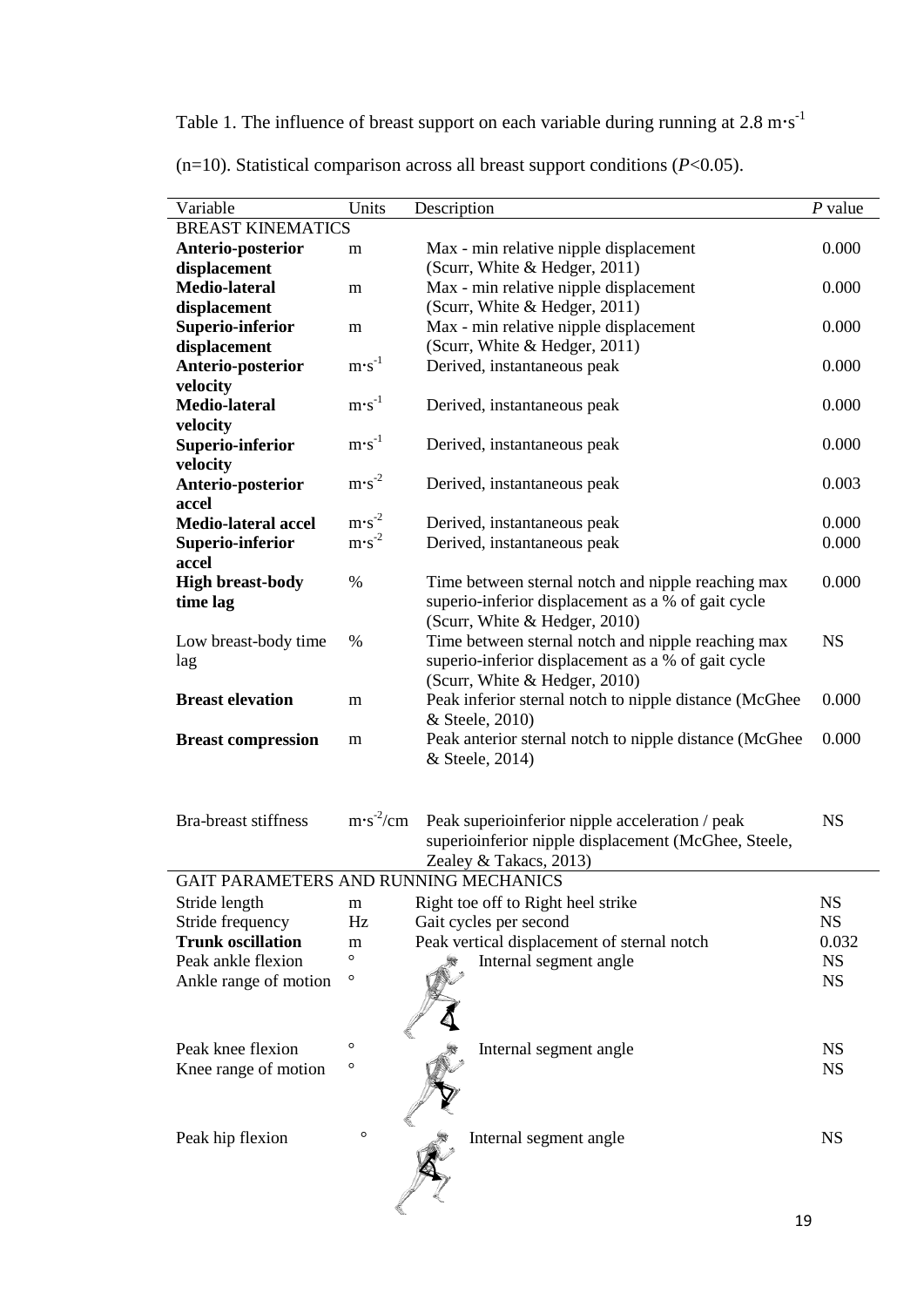| Hip range of motion<br><b>Peak pelvis rotation</b><br>Pelvis range of motion<br>Peak trunk flexion<br>Trunk flexion range of<br>motion | $\circ$<br>$\circ$<br>$\circ$<br>$\circ$<br>$\circ$ | Axial rotation of pelvis segment relative to trunk segment<br>Axial rotation of pelvis segment relative to trunk segment<br>Trunk segment rotation about global medio-<br>lateral axis | <b>NS</b><br>0.026<br>0.002<br><b>NS</b><br><b>NS</b> |  |  |  |
|----------------------------------------------------------------------------------------------------------------------------------------|-----------------------------------------------------|----------------------------------------------------------------------------------------------------------------------------------------------------------------------------------------|-------------------------------------------------------|--|--|--|
| <b>Peak trunk rotation</b><br><b>Trunk rotation range</b><br>Peak shoulder flexion<br>Shoulder range of<br>motion                      | $\circ$<br>$\circ$<br>$\circ$<br>$\circ$            | Trunk segment axial rotation about the global vertical axis<br>Trunk segment axial rotation about the global vertical axis<br>Internal segment angle                                   | 0.003<br>0.002<br><b>NS</b><br><b>NS</b>              |  |  |  |
| Peak elbow flexion<br>Elbow range of motion                                                                                            | $\circ$<br>$\circ$                                  | Internal segment angle                                                                                                                                                                 | <b>NS</b><br><b>NS</b>                                |  |  |  |
| <b>GRF VARIABLES</b>                                                                                                                   |                                                     |                                                                                                                                                                                        |                                                       |  |  |  |
| Loading rate                                                                                                                           | $bw\cdot s^{-1}$                                    | Average peak vertical impact force/time to peak                                                                                                                                        | <b>NS</b>                                             |  |  |  |
| Medio-lateral impulse                                                                                                                  | $bw\cdot s^{-1}$                                    | Medio-lateral force (bw) * time                                                                                                                                                        | <b>NS</b>                                             |  |  |  |
| Anterio-posterior impulse                                                                                                              | $bw\cdot s^{-1}$                                    | Anterio-posterior force (bw) * time                                                                                                                                                    | <b>NS</b>                                             |  |  |  |
| Vertical impulse                                                                                                                       | $bw \cdot s^{-1}$                                   | Vertical force $(bw)$ * time                                                                                                                                                           | <b>NS</b>                                             |  |  |  |
| Active peak                                                                                                                            | bw                                                  | Second vertical force peak                                                                                                                                                             | <b>NS</b>                                             |  |  |  |
| Impact peak                                                                                                                            | bw                                                  | First vertical force peak                                                                                                                                                              | <b>NS</b>                                             |  |  |  |
| Peak medial force                                                                                                                      | bw                                                  | Peak medial force                                                                                                                                                                      | <b>NS</b>                                             |  |  |  |
| Peak lateral force                                                                                                                     | bw                                                  | Peak lateral force                                                                                                                                                                     | <b>NS</b><br><b>NS</b>                                |  |  |  |
| Peak propulsive force                                                                                                                  | bw                                                  | Peak posterior force<br>Peak anterior force                                                                                                                                            | <b>NS</b>                                             |  |  |  |
| Peak breaking force<br><b>MUSCLE ACTIVITY</b>                                                                                          | bw                                                  |                                                                                                                                                                                        |                                                       |  |  |  |
|                                                                                                                                        |                                                     |                                                                                                                                                                                        |                                                       |  |  |  |
| Pectoralis major<br>Anterior deltoid                                                                                                   | %                                                   | Full wave rectified and integrated to calculated total                                                                                                                                 | <b>NS</b><br><b>NS</b>                                |  |  |  |
| Posterior deltoid                                                                                                                      | %<br>$\%$                                           | muscle activity during each running gait cycle, this                                                                                                                                   | <b>NS</b>                                             |  |  |  |
| Rectus abdominus                                                                                                                       | %                                                   | was then normalised to the greatest activity in no bra<br>running.                                                                                                                     | <b>NS</b>                                             |  |  |  |
| <b>Upper trapezius</b>                                                                                                                 | $\%$                                                |                                                                                                                                                                                        | <b>NS</b>                                             |  |  |  |
| Latissimus dorsi                                                                                                                       | %                                                   |                                                                                                                                                                                        | <b>NS</b>                                             |  |  |  |
| Erector spinae                                                                                                                         | $\%$                                                |                                                                                                                                                                                        | <b>NS</b>                                             |  |  |  |
| External oblique                                                                                                                       | $\%$                                                |                                                                                                                                                                                        | <b>NS</b>                                             |  |  |  |
| PHYSIOLOGICAL VARIABLES                                                                                                                |                                                     |                                                                                                                                                                                        |                                                       |  |  |  |
| Breathing frequency                                                                                                                    | Breaths min <sup>-1</sup>                           | Number of breaths per minute                                                                                                                                                           | <b>NS</b>                                             |  |  |  |
| Minute ventilation                                                                                                                     | $1$ ·min <sup>-1</sup>                              | Total quantity of air breathed in/out in 1 minute                                                                                                                                      | <b>NS</b>                                             |  |  |  |
| Oxygen consumption                                                                                                                     | $ml·min·kg-1$<br>Collected breath by breath         |                                                                                                                                                                                        | <b>NS</b>                                             |  |  |  |
| Running economy                                                                                                                        | $ml$ ·kg·km <sup>-1</sup>                           | $O2$ consumption relative to body mass per km                                                                                                                                          | <b>NS</b>                                             |  |  |  |
| Heart rate                                                                                                                             | beats $\cdot$ min <sup>-1</sup>                     | Number of beats per minute                                                                                                                                                             | <b>NS</b>                                             |  |  |  |
| <b>SUBJECTIVE VARIABLES</b>                                                                                                            |                                                     |                                                                                                                                                                                        |                                                       |  |  |  |
| <b>Breast comfort</b>                                                                                                                  |                                                     | 0=comfortable, 10=painful.                                                                                                                                                             | 0.000                                                 |  |  |  |
| <b>Bra</b> comfort                                                                                                                     |                                                     | 0=comfortable, 10=very uncomfortable.                                                                                                                                                  | 0.015                                                 |  |  |  |
| <b>Embarrassment</b>                                                                                                                   |                                                     | 0=No Embarrassment, 10=High embarrassment                                                                                                                                              | 0.000                                                 |  |  |  |
| $0=$ Very supportive, $10=$ Very unsupportive<br><b>Breast support</b>                                                                 |                                                     |                                                                                                                                                                                        | 0.003                                                 |  |  |  |
| 0=Very unwilling, $7=$ Very willing<br><b>Willingness to exercise</b>                                                                  |                                                     |                                                                                                                                                                                        | 0.000                                                 |  |  |  |
| Rating of Perceived Exertion<br>6=No exertion, 20=Maximal exertion                                                                     |                                                     |                                                                                                                                                                                        | <b>NS</b>                                             |  |  |  |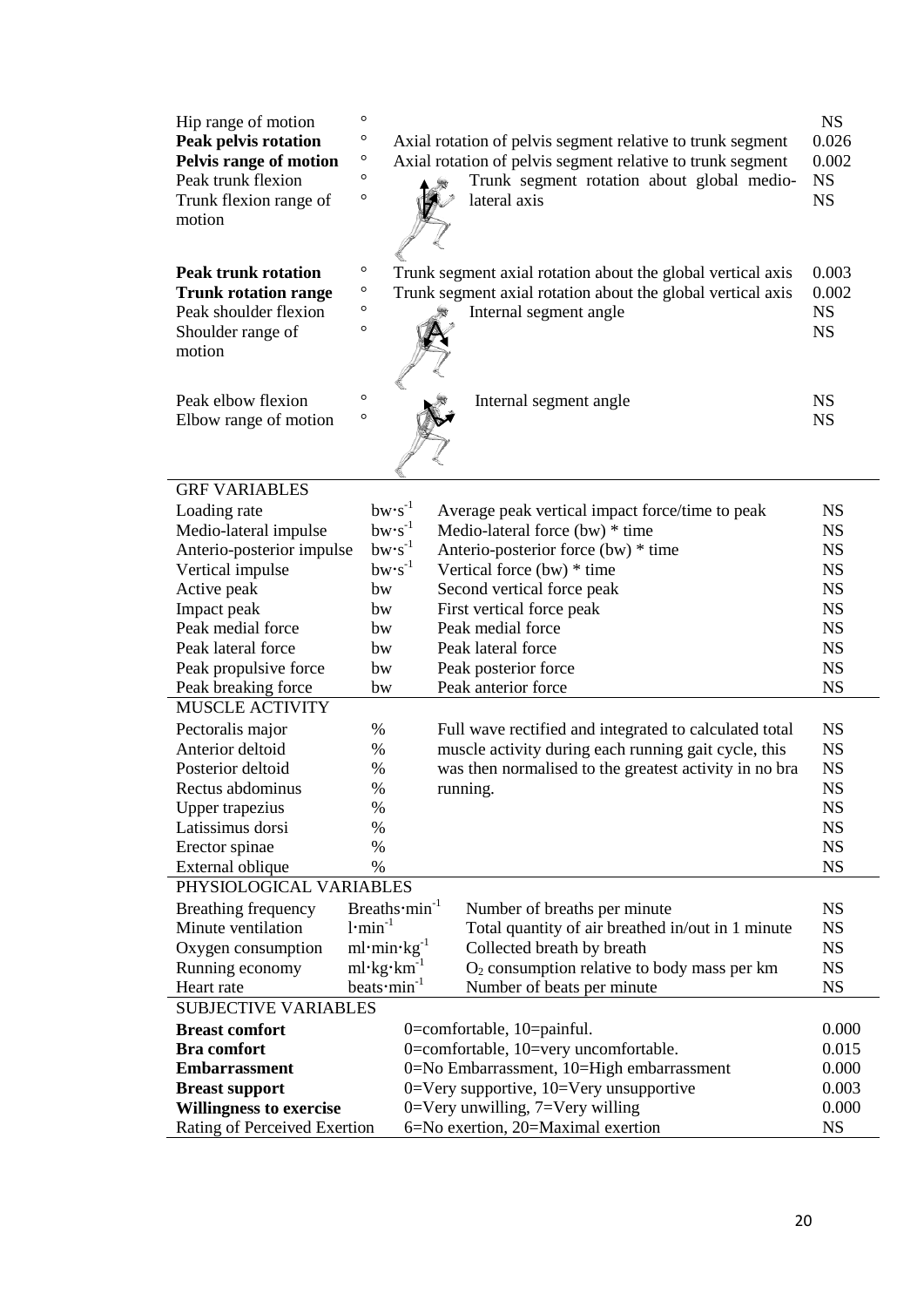Table 2: Variables that were significantly different (*P* values) across breast support conditions during running at 2.8 m $\cdot$ s<sup>-1</sup> (n=10).

| Rank           | <b>Significant Variables</b>   | Across all breast support | <b>Between</b><br>bra |
|----------------|--------------------------------|---------------------------|-----------------------|
|                |                                | conditions                | conditions            |
|                |                                | <b>Effect</b> size        | $\overline{P}$        |
| 1              | Willingness to exercise        | 0.982                     | 0.003                 |
| $\overline{2}$ | High breast-body time lag      | 0.921                     | 0.001                 |
| 3              | Superio-inferior velocity      | 0.900                     | 0.002                 |
| $\overline{4}$ | Superio-inferior acceleration  | 0.880                     | 0.001                 |
| 5              | Embarrassment                  | 0.876                     | 0.008                 |
| 6              | Medio-lateral velocity         | 0.859                     | 0.012                 |
| 7              | Superio-inferior displacement  | 0.851                     | 0.001                 |
| 8              | <b>Breast comfort</b>          | 0.850                     | 0.007                 |
| 9              | Medio-lateral acceleration     | 0.848                     | <b>NS</b>             |
| 10             | <b>Breast compression</b>      | 0.842                     | <b>NS</b>             |
| 11             | <b>Breast elevation</b>        | 0.808                     | 0.001                 |
| 12             | Perceived breast support       | 0.806                     | 0.003                 |
| 13             | Anterio-posterior displacement | 0.779                     | 0.015                 |
| 14             | Medio-lateral displacement     | 0.766                     | 0.014                 |
| 15             | Anterio-posterior velocity     | 0.743                     | 0.014                 |
| 16             | Vertical trunk oscillation     | >0.733                    | <b>NS</b>             |
| 17             | Anterio-posterior acceleration | 0.720                     | <b>NS</b>             |
| 18             | Trunk rotation range of motion | 0.592                     | <b>NS</b>             |
| 19             | Pelvis range of motion         | 0.581                     | <b>NS</b>             |
| 20             | Peak trunk rotation            | 0.574                     | <b>NS</b>             |
| 21             | Bra comfort                    | 0.515                     | 0.003                 |
| 22             | Peak pelvis rotation           | 0.508                     | <b>NS</b>             |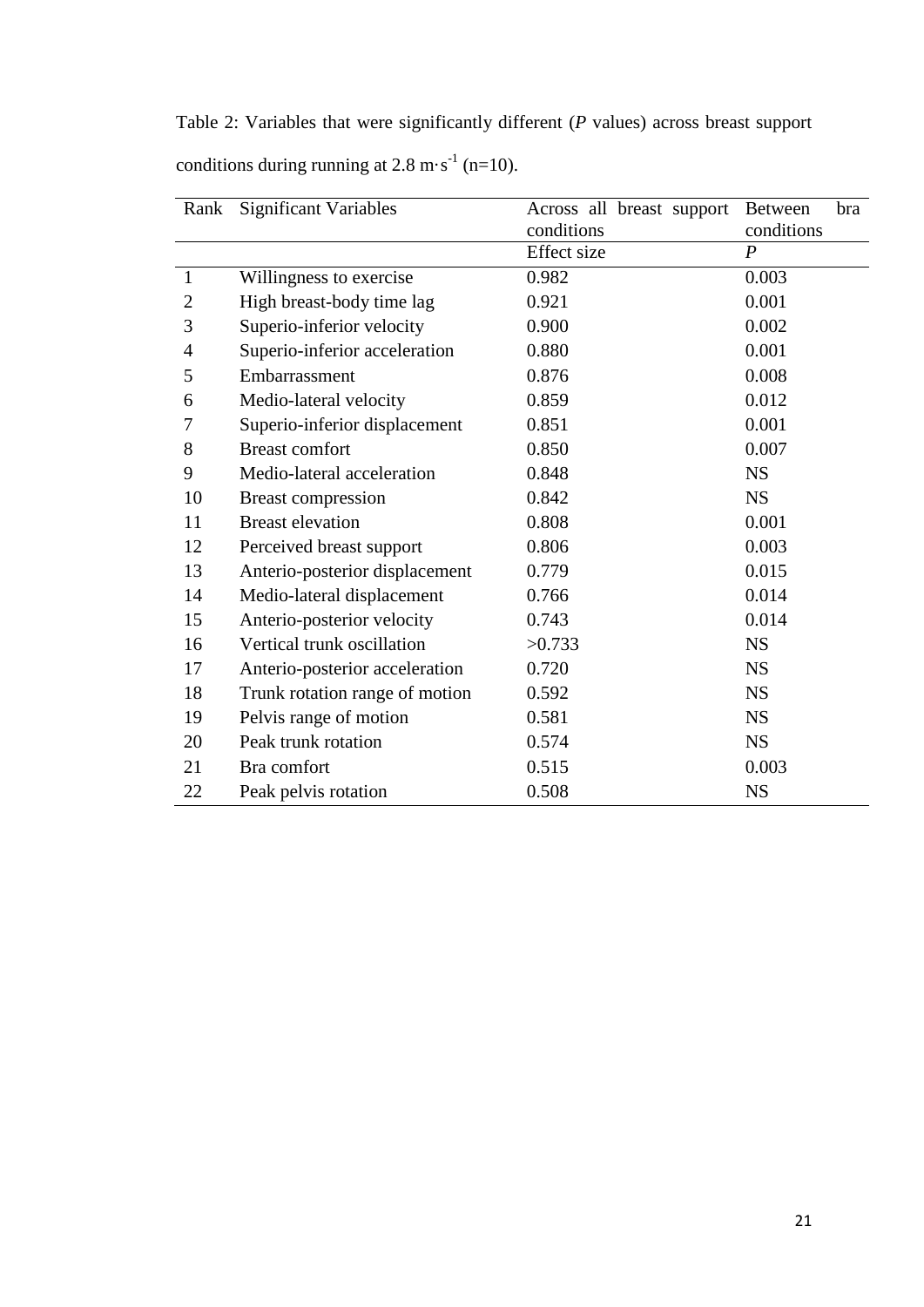

Figure 1. (a) Mean (standard deviation) nipple displacement, (b) velocity and (c) acceleration in each direction during treadmill running at  $2.8 \text{ m} \cdot \text{s}^{-1}$  in three breast support conditions (n = 10). Brackets and \* show where significant differences at  $P \le 0.05$  occurred between each breast support condition.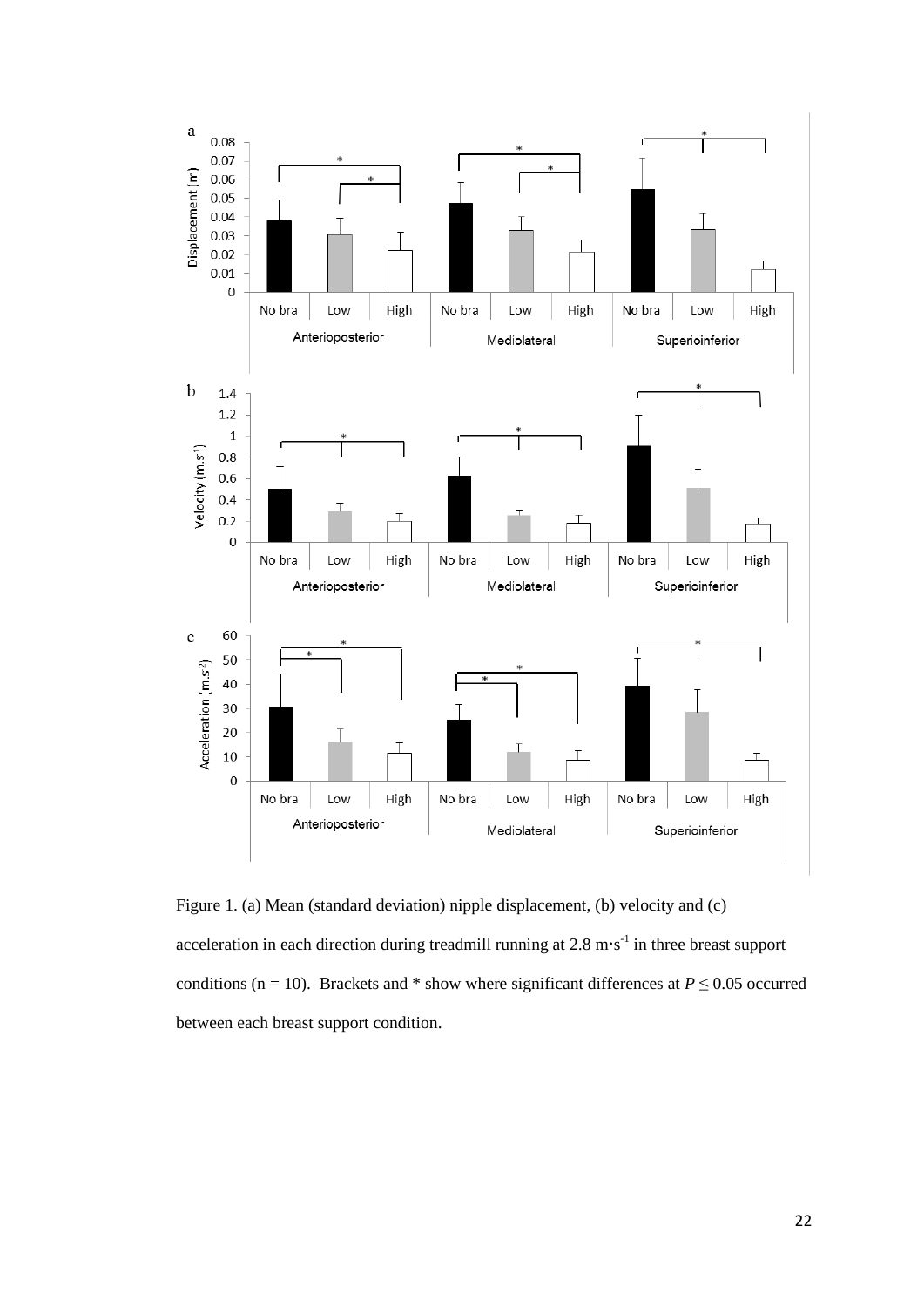

Figure 2. (a-c) Mean (standard deviation) nipple variables and (d) vertical trunk oscillation during treadmill running at 2.8 m·s<sup>-1</sup>in three breast support conditions ( $n = 10$ ). Brackets and  $*$  show where significant differences at  $P \leq 0.05$  occurred between breast support condition.

NB: Breast kinematic variables identified in Table 1 that showed no significant difference between breast support conditions are not presented.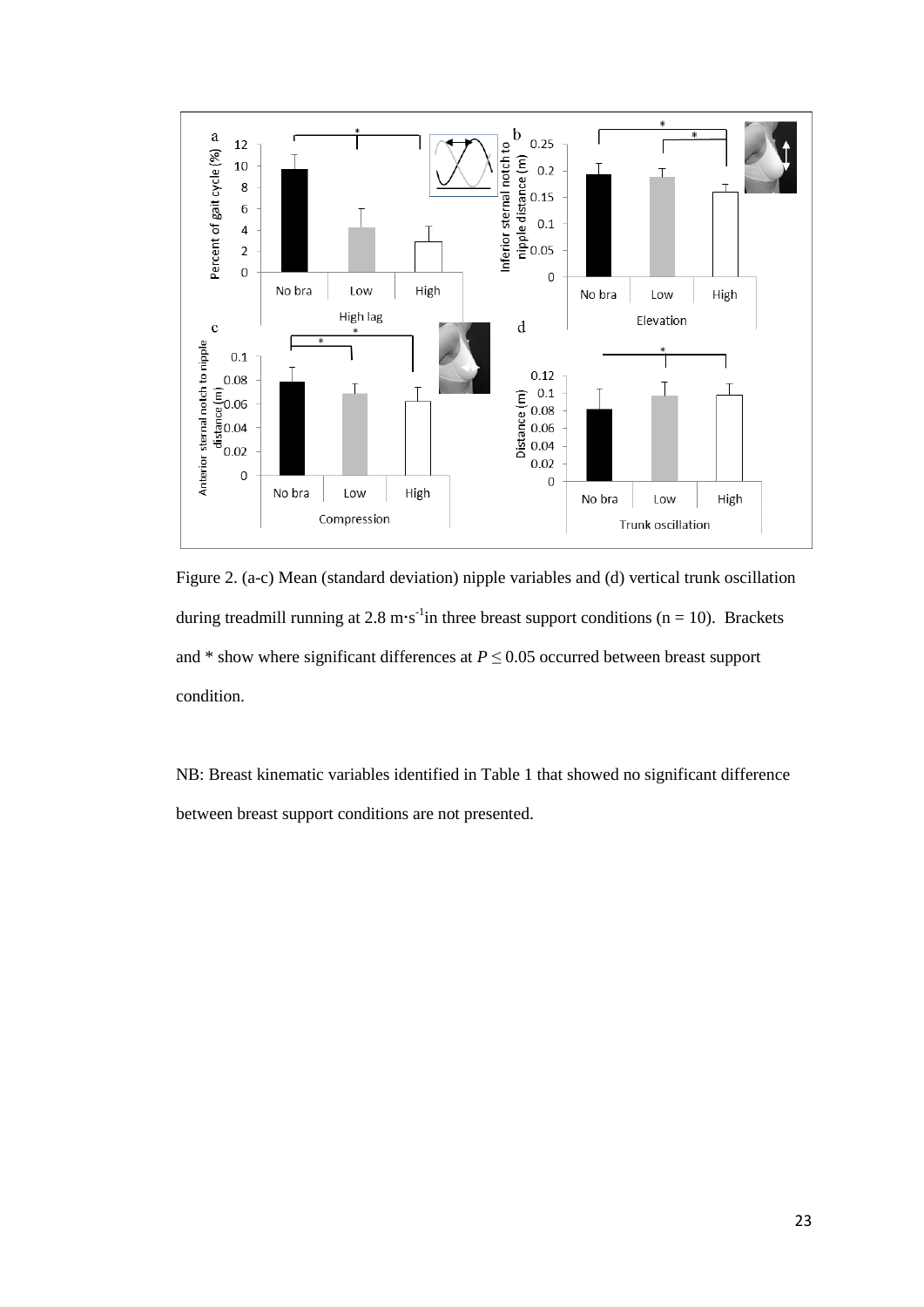

Figure 3. Mean (standard deviation) running mechanics during treadmill running at  $2.8 \text{ m} \cdot \text{s}^{-1}$ in three breast support conditions ( $n = 10$ ). Brackets and  $*$  show where significant differences at  $P \leq 0.05$  occurred between breast support condition.

NB: Running mechanics variables identified in Table 1 that showed no significant difference between breast support conditions are not presented.